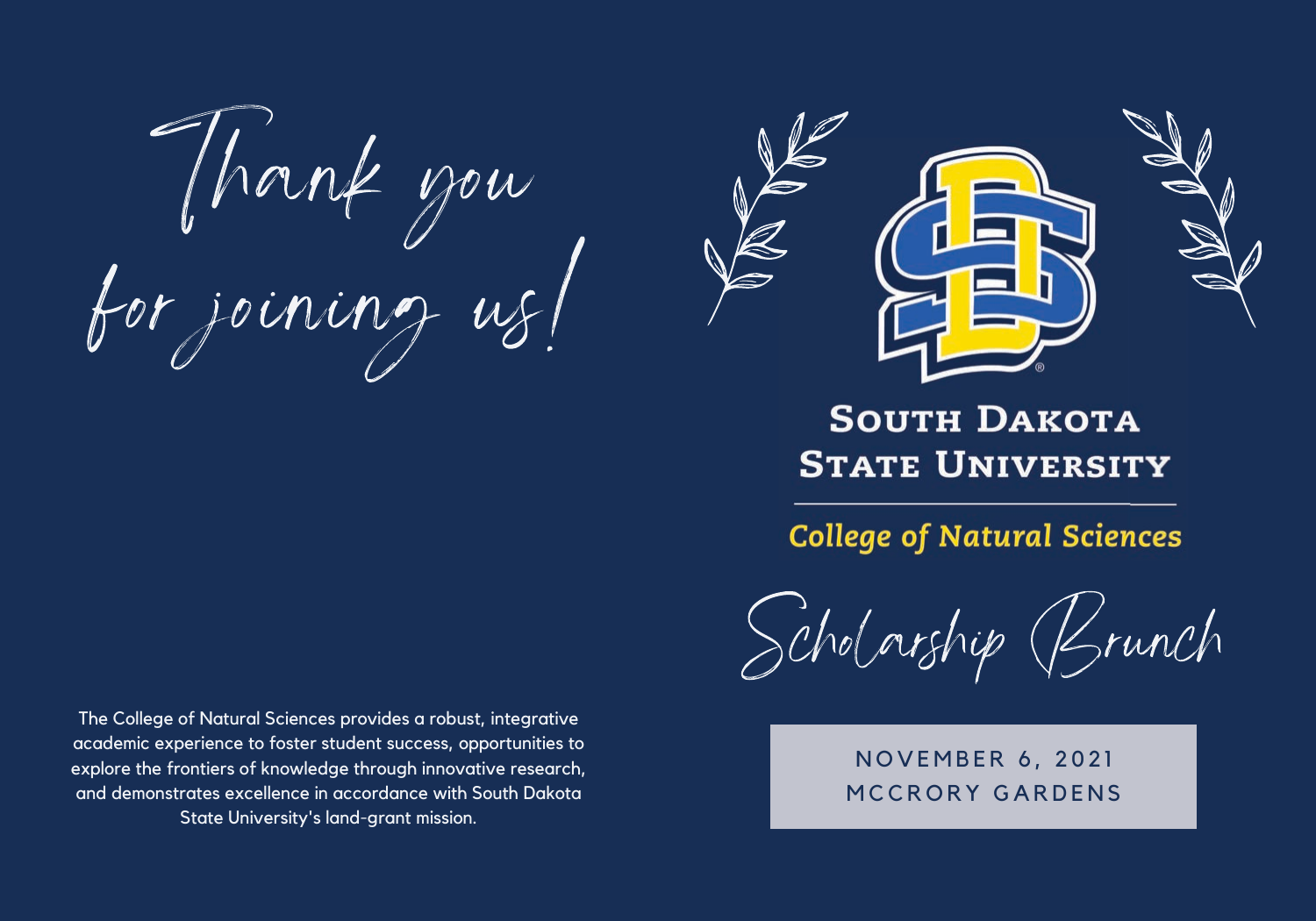Order of Events

Brunch and social time Music Ensemble Introduction to the College Overview of Scholarships Presentation of Awards Closing Remarks



Playbill

*Lady Madonna, Yesterday, Day Tripper*

Ethan Ellender, violin - Mechanical Engineering Ellen Fitzpatrick, violin - Agronomy & Horticulture Tyler Williams, violin - Ecology / Environmental Science Caleb Lockhart, viola - Human Biology Abigail Pape, viola - Pre-Pharmacy Miles Retzer, viola - Human Biology Sarah Hayden, cello - Wildlife & Fisheries Sciences Directed by John E. Brawand, D.M.A.

About the College

*Welcome to the first annual College of Natural Sciences Scholarship Brunch!*

CNS was founded on July 1, 2018, making it the youngest college at South Dakota State University. The University strategically realigned four existing departments to create this new academic unit, and the move has already raised the profile of the programs in the College and created an infrastructure that better supports our students. Our departments:

- Biology & Microbiology
- Chemistry & Biochemistry
- Geography & Geospatial Sciences
- Physics



Scan the QR code with your smartphone or visit www.linktr.ee/cns.sdstate to access our newsletters, website, and social media.

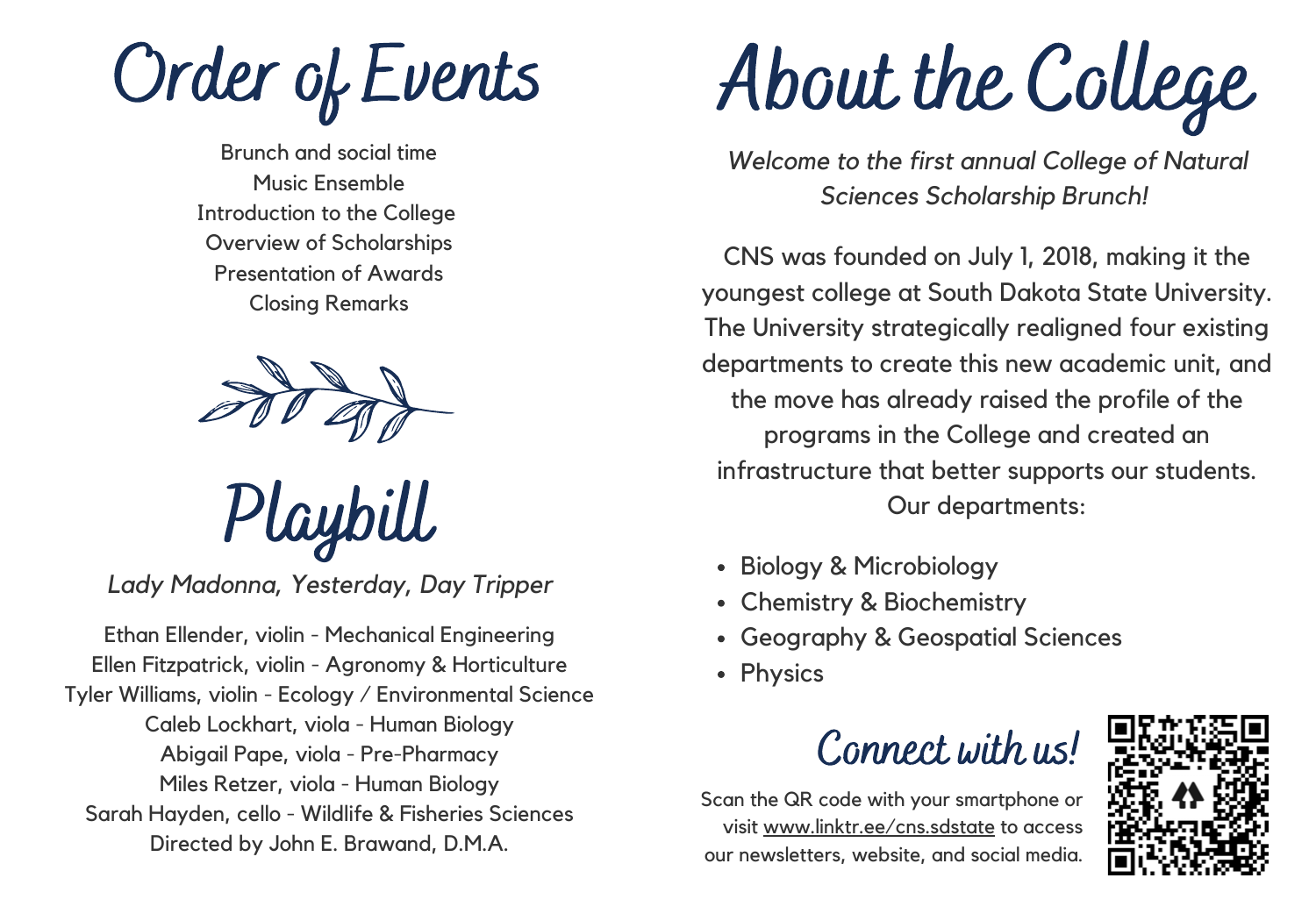### 3M Scholarship in Microbiology

The 3M Scholarships are provided by the 3M plants located in Brookings and Aberdeen. The plant in Brookings was the first 3M plant built to specifically manufacture health-care products. The assistance from 3M is used to help attract some of the brightest students to SDSU to assist science education at a time when shortages of sciences graduates are predicted nationwide.

#### 2021 awardee - Javi Adividya

Microbiology major from Karadenan, Indonesia

# ACS - Hach Land Grant Scholarships

The mission of the Hach Scientific Foundation is to foster and support science and science education, and to make evident the interdependence between science education and the public. The Foundation believes strongly in the sciences and intends to support appropriate endeavors that encourage the youth of American to engage in a positive exploration of the sciences. Working with students from levels that span from Kindergarten to PhDs, the Hach Scientific Foundation utilizes both scholarships and a variety of outreach programs to help develop and sustain interests in the sciences. Science education is a uniquely important national service. Many great scientists enjoyed formative experiences through an influential chemistry teacher.

### 2021 awardee - Samantha Lebert

Chemistry Education major from Colman, SD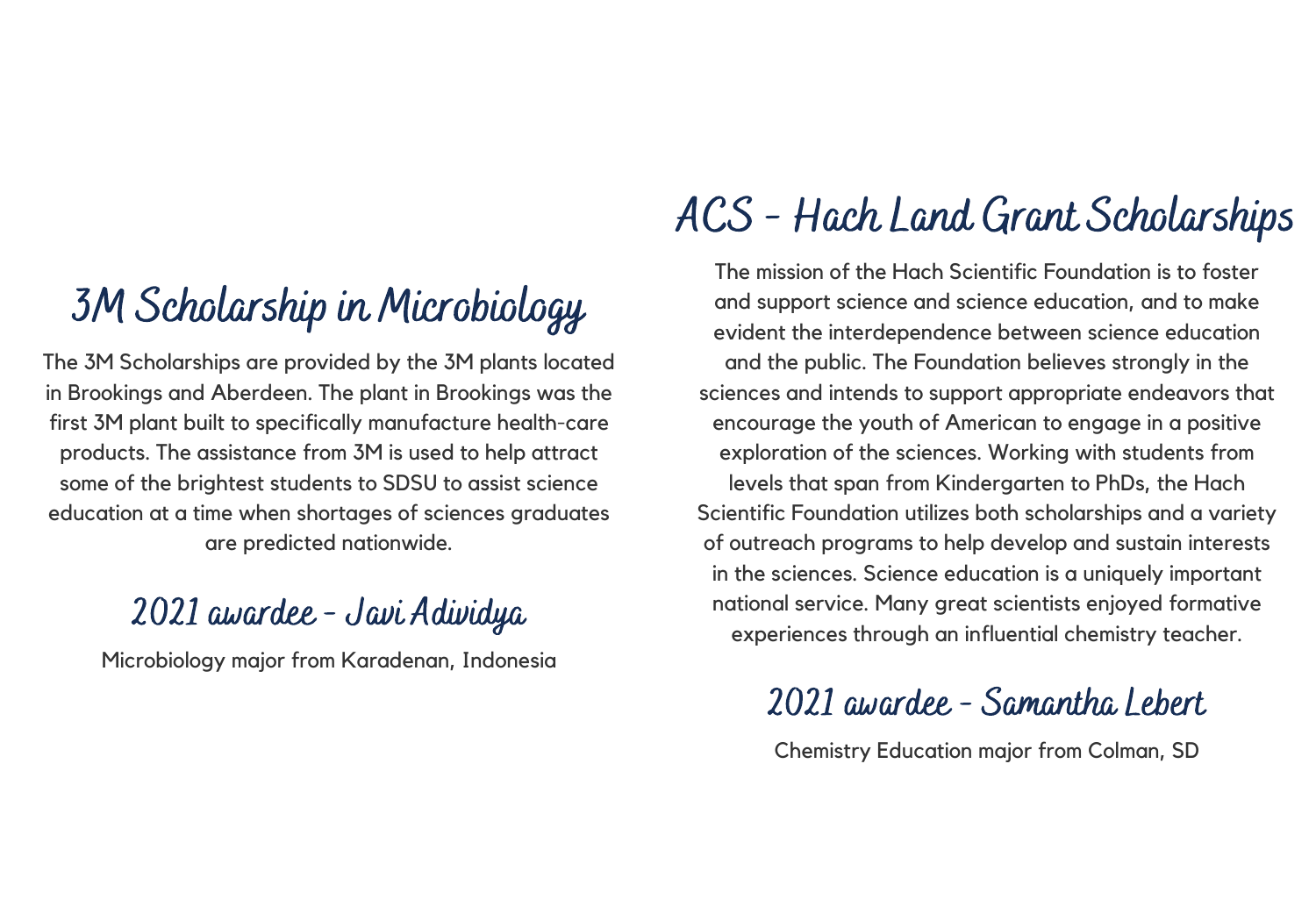### Arthur W. Dobberstein Scholarship

The Arthur Dobberstein Scholarship was made available through a bequest from Mr. Dobberstein. Arthur Dobberstein was a graduate from the New Effington, South Dakota high school. He earned his bachelor of science degree in General Science from South Dakota State University in 1930 and his Masters of Science degree in rubber chemistry from the University of Akron. Dobberstein became a latex chemist in 1933, at the then International Latex Corporation, located in Rochester, New York. He was responsible for all phases of the factory operation after only a few years. In 1945 he became vice president of International Playtex and was in charge of domestic manufacturing. Later, Dobberstein developed manufacturing facilities in Canada, Europe, and South America. All in all, he served nearly four decades with the firm. He was also an accomplished member of the Delaware Legislature.

#### 2021 awardee - Michael Steinlicht

Food Science major from Arcadia, WI

### Avera Brookings Medical Clinic Scholarship

The Brookings Medical Clinic Scholarship is funded by the Brookings Medical Clinic in Brookings, SD.

#### 2021 awardee - Emma Lusk

Human Biology major from Pierre, SD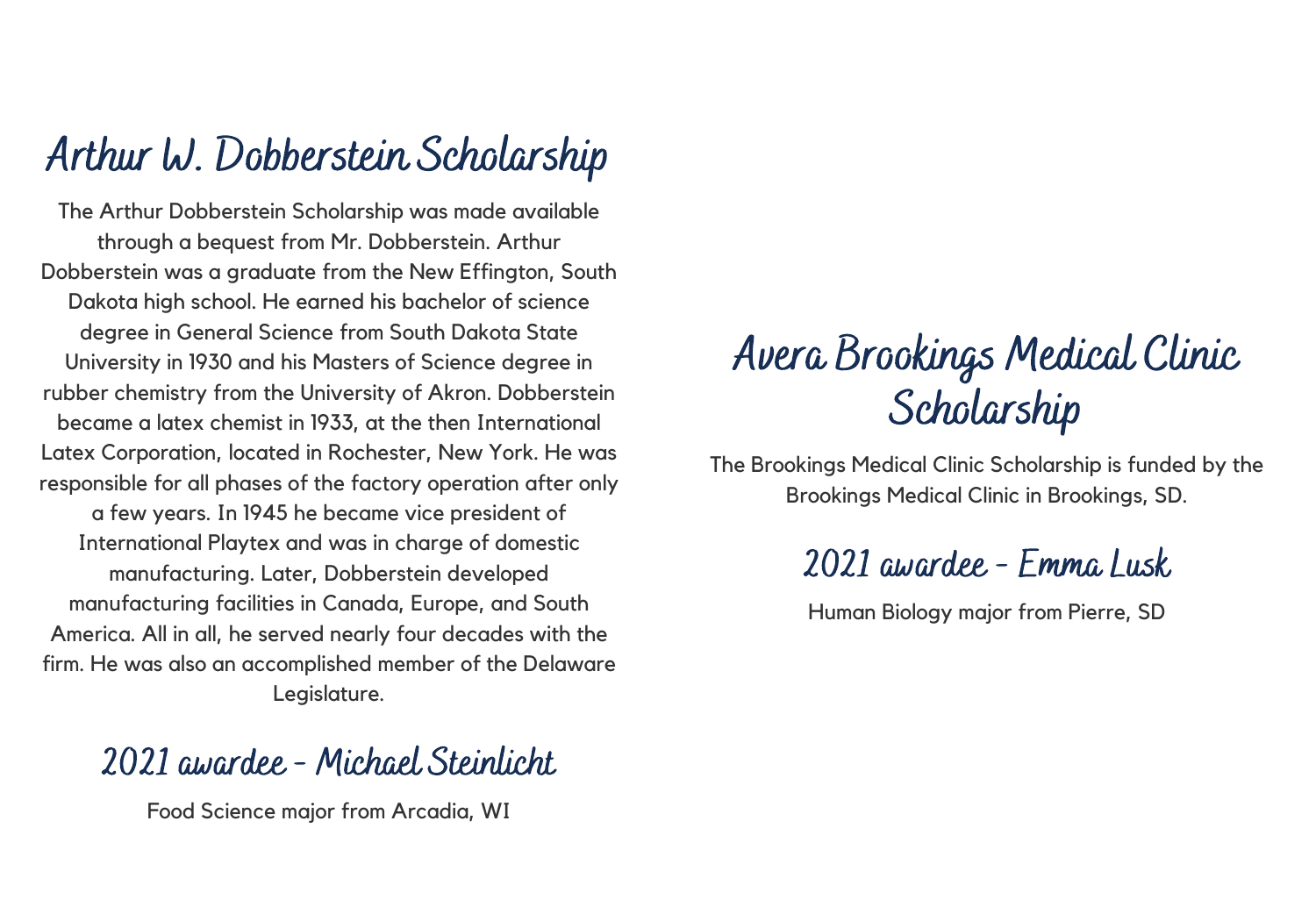### Barry and Jane Dunn Scholarship

An SDSU alumnus, Barry Dunn is the current President of South Dakota State University. His relationship with SDSU includes three academic degrees—a bachelor of science in biology in 1975, a master of science in animal and range sciences in 1977 and his doctor of philosophy, also in animal and range sciences, in 2000. Dunn brings a broad range of experience as a rancher, producer, and researcher to the office of the President. Previously Dr. Dunn was a Beef Extension Specialist for the South Dakota Cooperative Extension Service, faculty member of animal and range sciences, owned and operated a grain and livestock farm near Brookings and managed his family's cattle ranch near Mission, SD for many years. Prior to returning to SDSU, Dr.

Dunn created, developed and directed The King Ranch Institute for Ranch Management at Texas A & M University-

Kingsville. In 1991 Dr. Dunn was selected for the Distinguished Alumni Award from the department of biology at SDSU. President Dunn and his wife, Jane, a 1977 SDSU College of Nursing alumna, have two grown sons.

#### 2021 awardee - Jack Vannurden

Biology major from Carver, MN

# Biever Scholarship in Biology and Microbiology

Dad, Joe Biever (1902-1972) and Mom, Violet (Williams) Biever (1911-2010), met in the early 1930's when, although Dad was courting another girl, after Mom hitched a ride home from college with Dad, the other girl was history. They married in 1934, I arrived in 1936, Kenneth Duane in 1940, and Karolyn Jo in 1942. Mom was always a cutie and lots of fun. At the birthday party we had for her 80th, we asked if she would take the microphone to say something. "No, I'd just like to do the Charleston." Which she did. Dad was always involved in community activities, as town board member, a school board member for 16 years, a Fall River

County ASCS Committeeman for 25 years. He founded the Horsehead Ranchers 4-H Club when I was old enough to be a member. He devoted many years to 4-H Club, serving as President of the State 4-H Leader's Association in 1963. And in 1972 the Western Junior Livestock Show was dedicated to him, describing him as "Mister 4-H of Fall River County". Mom also devoted much of her energy to serving the community and making people connections, documenting Fall River County history and working to promote Extension Service and 4-H Club work. She was the primary author of the 1984 In the Shadow of the Butte book which chronicles experiences of the early settlers of southeast Fall River County. Whenever anyone arrived in Oelrichs seeking information regarding history or genealogy Mom was top of the list as the go-to person.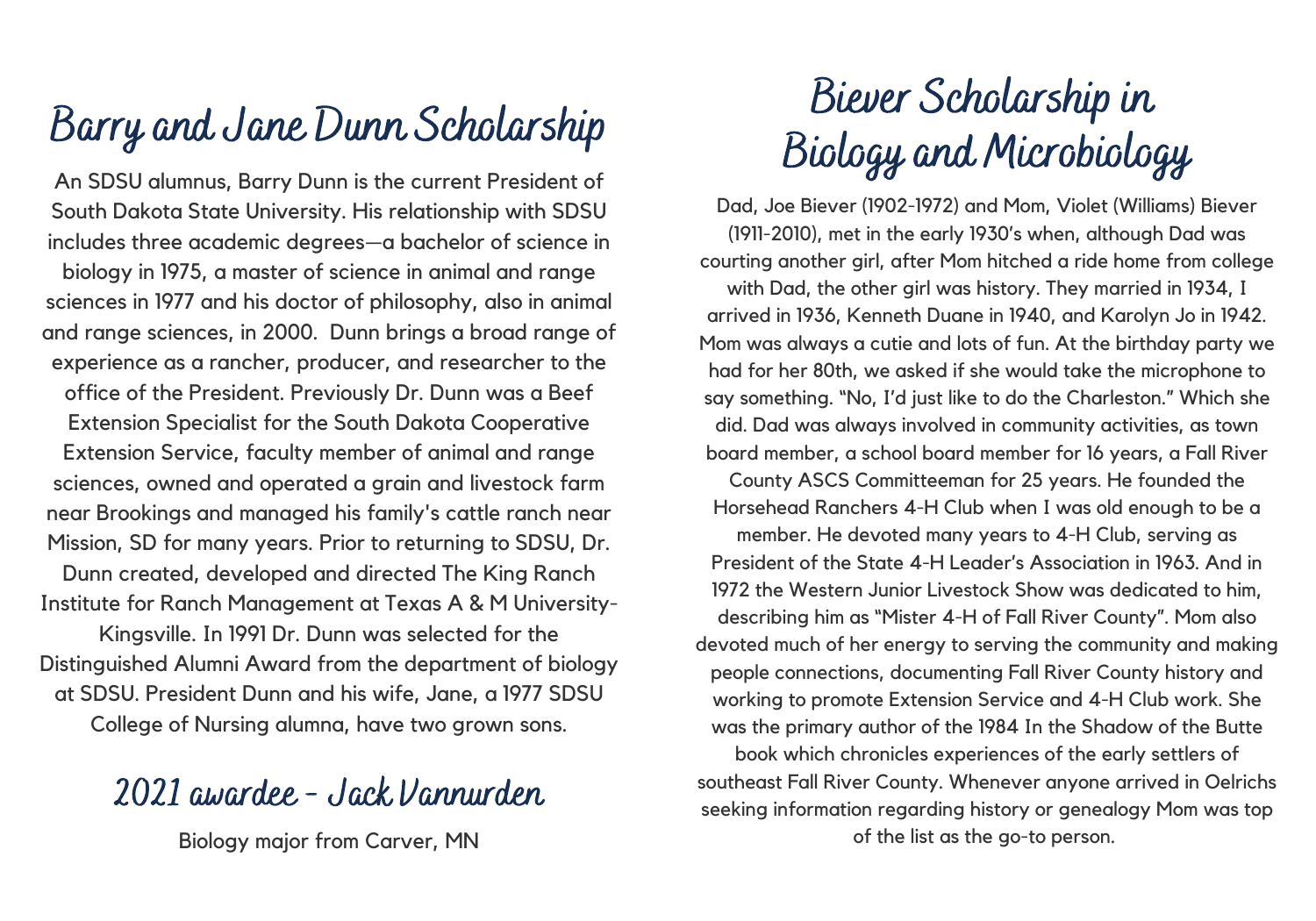These visits usually resulted in Mom serving them lunch and sometimes they even stayed overnight. Mom first taught school with a 2-year certificate and then in 1963 received her BS Degree from Chadron State College. In 1964 at South Dakota State she was named the Little International Honored Homemaker. And in 1974 she was named Eminent Homemaker to recognize her 36 years of Extension Club Service. Mom cared for Daddy 24/7 as he suffered from emphysema. After his death, she ran for State Legislature as a Democrat, serving four terms. She was passionate about and successful in enacting legislation to ban smoking in public buildings. Brother, Duane (1940-2014), was born curious, especially about the crickets, bugs, worms, and little snakes he captured in jars. We worried that he might pick up a poisonous snake because he cut the snakes open to look for their babies. His curiosity took him to SD State where he earned a BS in medical entomology and then on to University of California/Riverside to obtain a PhD in Entomology in 1966. After retiring from a long and successful career with the USDA in Yakima, Washington, Duane continued his devotion to biological control of insect pests as a consultant in tropical countries. Duane boomed his deep bass voice in Barbershop Quartettes for over sixty years. In retirement, Duane and wife Verna (Johnson) moved back to South Dakota to

involve themselves in the lives of their four beloved granddaughters. Nothing pleased Duane more than to help his favorite people with their school activities, building frames and trunks for their art, cheering at their ball games, enjoying their showmanship of sheep and pigs at fairs. April babies, Keith Biever and Kathy Sundet, both born in South Dakota (Keith in Hot Springs 1936 and Kathy in Geddes 1939), didn't meet until 1957 on Hobo Day Eve when they found themselves pulling together on

the winning end of the "Tug of War" rope. They soon learned that each was studying German, although in different classes which

led Keith to make his move on the "cute girl working the Circulation Desk" at the library with: "Do you know what the German assignment is?" Kathy did but she would laugh for the next 50+ years at how effective – and feeble -- that come-on line was because Keith did then and continues to "always know the assignment". Keith graduated in plant science from SDSU in 1958, then served six months on active duty in the Army in Georgia and Kansas. Following Kathy's finishing two years at SDSU, she and Keith were married in 1959 in the Brookings First Lutheran Church.

They began their married life together in Lincoln, Nebraska, where Keith received a fellowship to earn a Master's in Plant Genetics at the University of Nebraska and Kathy in 1960 completed her Bachelor's in Spanish and English. She taught Spanish and English for one year at Culler Junior High in Lincoln and would continue teaching after she and Keith moved to Washington state. In Graduate School in Lincoln Keith and Kathy met a fun couple from Seattle who were eager to return home. With the lure of stunning scenery and ubiquitous boats, they convinced K and K to move with them to Seattle. Keith's childhood dream of owning a boat was soon to come true and moving to Seattle would change K and K's lives forever. This was 1961 when Seattle was preparing "to put Seattle on the map" by hosting the World's Fair the next year.

#### 2021 awardee - Eliza Peters

Human Biology major from Worthing, SD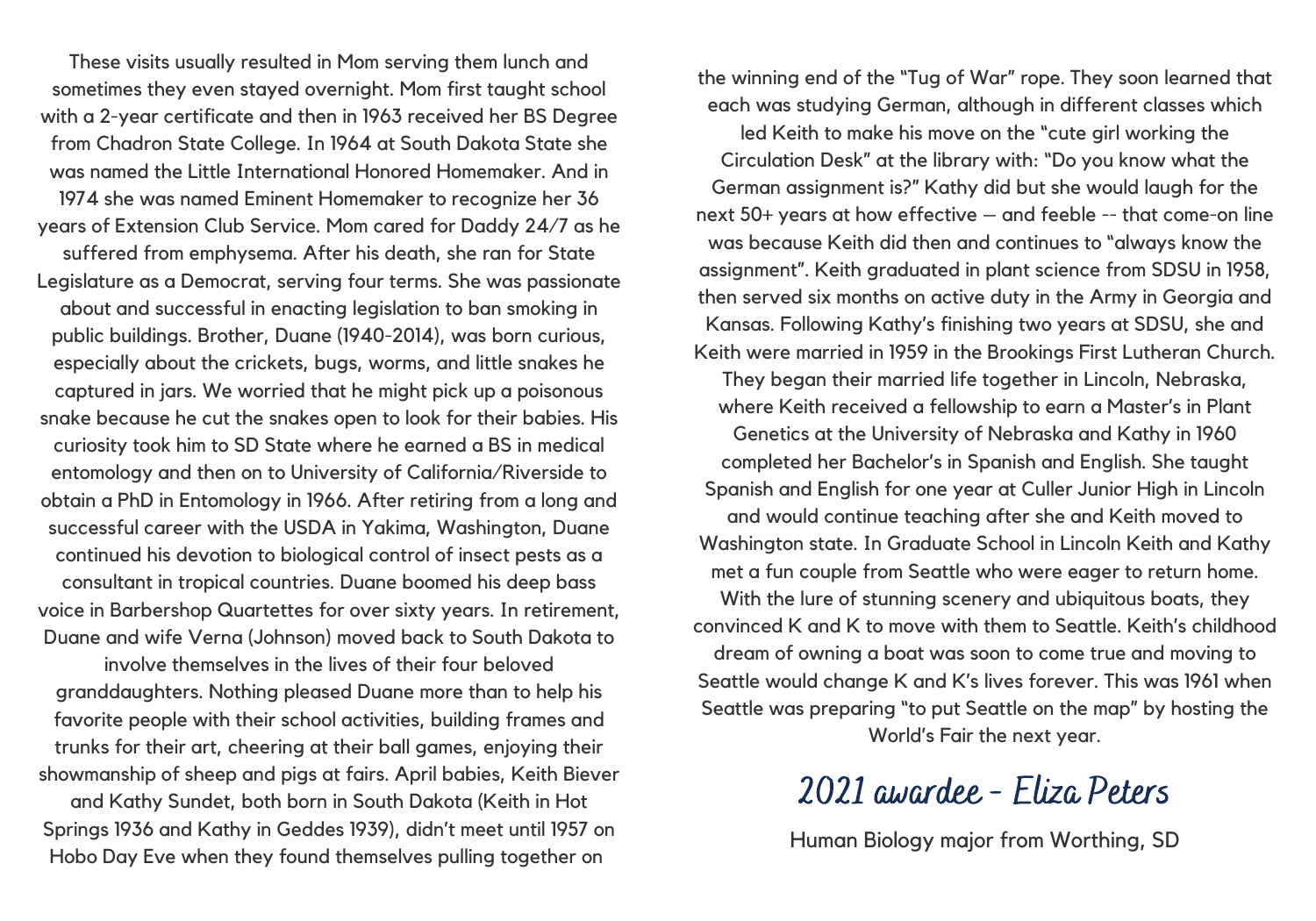### Bradley and Christine Cordts Scholarship

Bradley Cordts graduated from South Dakota State University in 1986 with a double major in Political Science and Journalism. He received his law degree in 1989 from the University of Oregon. After graduating from law school, Bradley spent 4 years active duty in the Navy JAG Corp. He continues as a Commander in the Navy Reserve. He has been in private practice for 13 years, the past 9 years as partner in the firm of Cordts and Gulley, PLLC. Christine (Lakner) Cordts graduated from South Dakota State University in 1989 with a Biology major and minors in Microbiology and Chemistry. She received an Executive MBA from the University of Memphis in 2000. Christine works as an Account Manager for Pfizer, Inc. in the Tennessee market. She has been in the pharmaceutical industry for the past 16 years in a variety of sales, training and management positions.

#### 2021 awardee - Marias Erickson

Biology major from White Bear Lake, MN

### Bruce and Ila Lushbough Scholarship in Pre-Medicine

Dr. Bruce Lushbough is a native of Sturgis and earned his B.A. degree from USD. He graduated from USD's two year School of Medicine and received his M.D. degree from Jefferson Medical College in Philadelphia, PA. After service as a medical officer, in the U.S. Navy, he and his family moved to Brookings in 1961 where he practiced family medicine at the Brookings Medical Clinic until

1990. From 1964 – 1990 he was the SDSU basketball team physician and served as Adjunct Professor at SDSU in the Athletic Department of the U. of Wisconsin in 1992 and worked form the South Dakota Foundation for Medical Care and the Estelline Medical Clinic until his retirement in 1996. Ila Lushbough is a Rosholt native and received her B.A. in home economics from USD. She taught home economics in Minnesota and Pennsylvania before moving to Brookings in 1961. The Lushboughs have two children: Bruce "Chip" who is a 1982 SDSU graduate and Kathryn who is a graduate of the USD School of Medicine and practices in Rochester, MN. Dr. and Mrs. Lushbough have both been very active in medical organizations. Dr. Lushbough served as President of the SD State Medical Association and Ila served as President of the SD State Medical Auxiliary. Currently they both serve on the Board of Trustees of the USD Foundation. The Lushboughs reside in Brookings and spend winters in Key Largo, FL.

#### 2021 awardee - Ava Wakeman

Human Biology major from Brookings, SD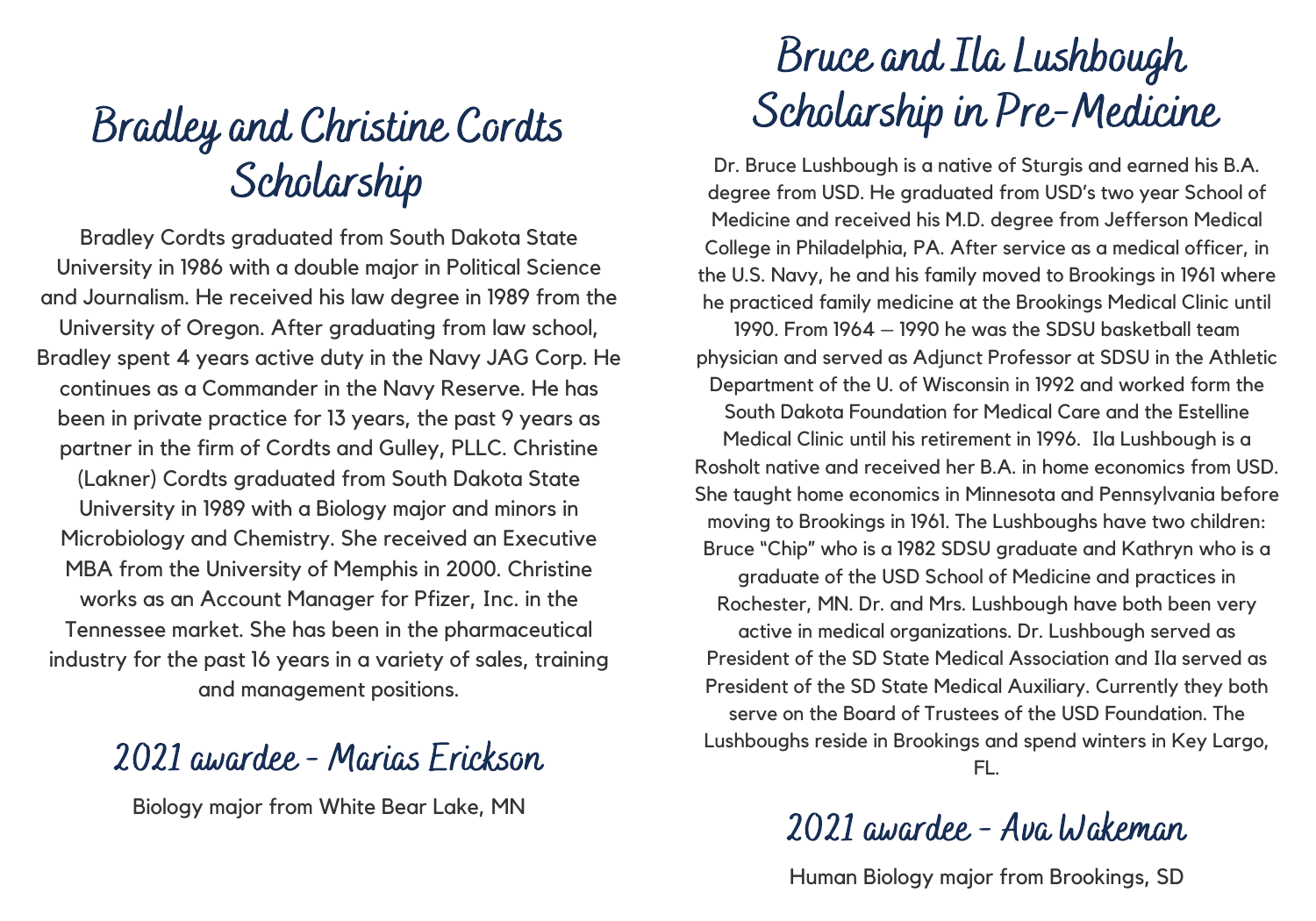### Catherine A. and Thomas R. Madson Memorial Endowement

The Catherine A. and Thomas R. Madson Memorial Endowment was formed in honor of Cathy Madson who passed away April 3, 2015 after several years battling thyroid cancer. Cathy was born in Brookings and was educated at all levels in the public school system. As with many Brookings kids, she was destined to attend SDSU, often because of affordability but mostly because Brookings kids grew up being part of SDSU life and felt a commitment and loyalty to the University from a very early age. Cathy was no exception. She spoke of watching the annual and iconic Hobo Day parades as a little girl, riding her bike through the campus, and dreaming of one day becoming a Jackrabbit. She graduated from Brookings High School in 1969 and began her freshman year that fall. College is a life-changing experience for everyone who has the privilege of doing so. Cathy moved into Young Hall and greeted her new roommate who was a native Hawaiian and an adventurous young woman who wanted an education and life experience far different from the one she grew up in. These two freshman women instantly bonded and remained friends throughout their lives. They both chose Geography as their major, and I don't know if one persuaded the other. What I do know is that Dr. Ed Hogan was extremely influential and inspirational in both of their lives and was most assuredly the guiding influence in their major selection. When Dr. Hogan learned of Cathy's death, he wrote me a very thoughtful letter.

Not at all surprising to me was that he said she and her roommate were a team, wonderful friends and a joy to have in his class. They were pioneers in the Geography department as two of the very first cadre of SDSU Geography majors. After graduation in 1973, Cathy worked at a bank in Brookings until we were married in 1977. I too grew up in Brookings, graduated from Brookings High School in 1969 and attended SDSU my freshman year. I received an Air Force ROTC scholarship that offered me the opportunity to attend any school with AFROTC and I chose to attend Colorado State University. Upon graduation in 1973, I was commissioned and entered the Air Force for a 26-year career. Cathy and I had 38 wonderful years together, we too were a team. She was a stayat-home mom when our boys were young. When they were in high school, she started work in women's retail and ultimately managed a small specialty boutique until her cancer forced her to stop. We moved around the country a lot, raised two wonderful sons and finally ended up in Fairfax, Virginia after I retired from the Air Force and where Cathy passed away. Cathy is interred at Arlington National Cemetery near Washington, DC. Cathy's experience at SDSU was very formative for her and she was a loyal Jackrabbit throughout her life. It is my family's hope that through this scholarship a deserving student will enjoy and prosper from the same educational and life experiences Cathy enjoyed and prospered from while at SDSU.

#### 2021 awardee - Kaila Brudelie

Geography and History double major from New Ulm, MN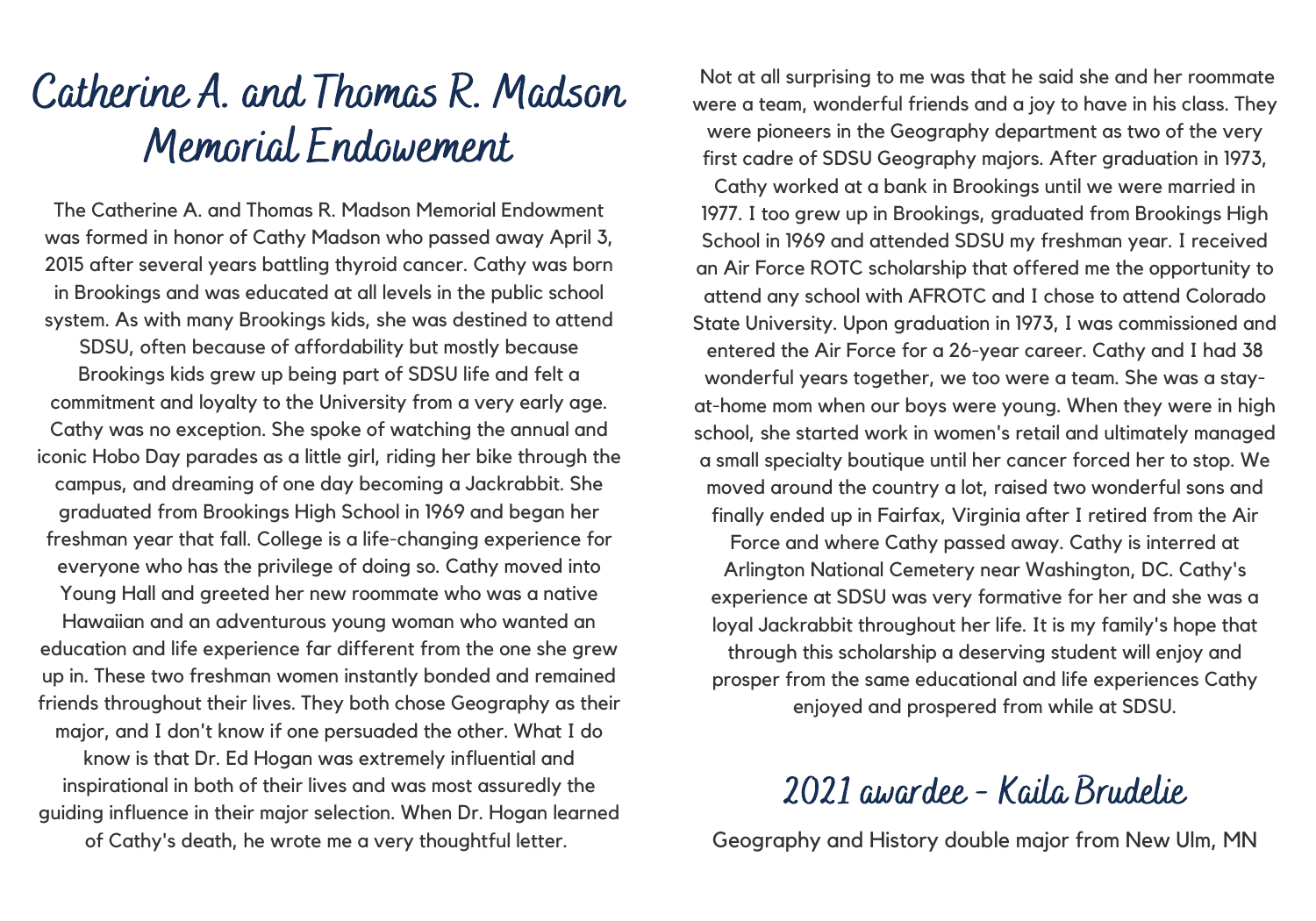# Chuck and Marcia McMullen Biology & Microbiology Scholarship

Chuck and Marcia McMullen have a long association with South Dakota State University. Before his retirement in May 2002, Chuck spent 36 years on campus working as an instructor and professor and later as head of the Biology and Microbiology Department. He later served as Associate Dean of Academic Programs for the College of Agriculture and Biological Sciences. Chuck was called out of retirement in August 2004, to assume the position of Interim Dean of the College of Agriculture and Biological Sciences until a permanent Dean was named. Chuck has a Bachelor of Science degree in biological sciences from Northern State University, a Master of Science in Botany and Ph.D. in Agronomy from SDSU. Marcia began her employment with SDSU as a secretary in the Physical Plant Department. She later worked in staff positions for Public Broadcasting, the College of Family and Consumer Sciences and the Briggs Library. She retired in 2002 after 42 years of service to the State of South Dakota. Marcia has an Associates Degree in General Agriculture from SDSU. Chuck and Marcia live in Brookings. They have two children and five grandchildren.

#### 2021 awardee - Caleb Harthoorn

Biology major from Norfolk, NE

### 2021 awardee - Hannah Zantow

Microbiology major from Oakes, ND

# College of Natural Sciences General Scholarship Fund

This scholarship is made available out of the generosity of many donors, including students and faculty who donate during One Day for State. As with all scholarships, this award reflects the giving spirit of those who care and want to support student success. On behalf of the College of Natural Sciences, thank you all who have helped to support this scholarship.

### 2021 awardee - Megan Schulte

Human Biology and Biochemistry double major from Watertown, SD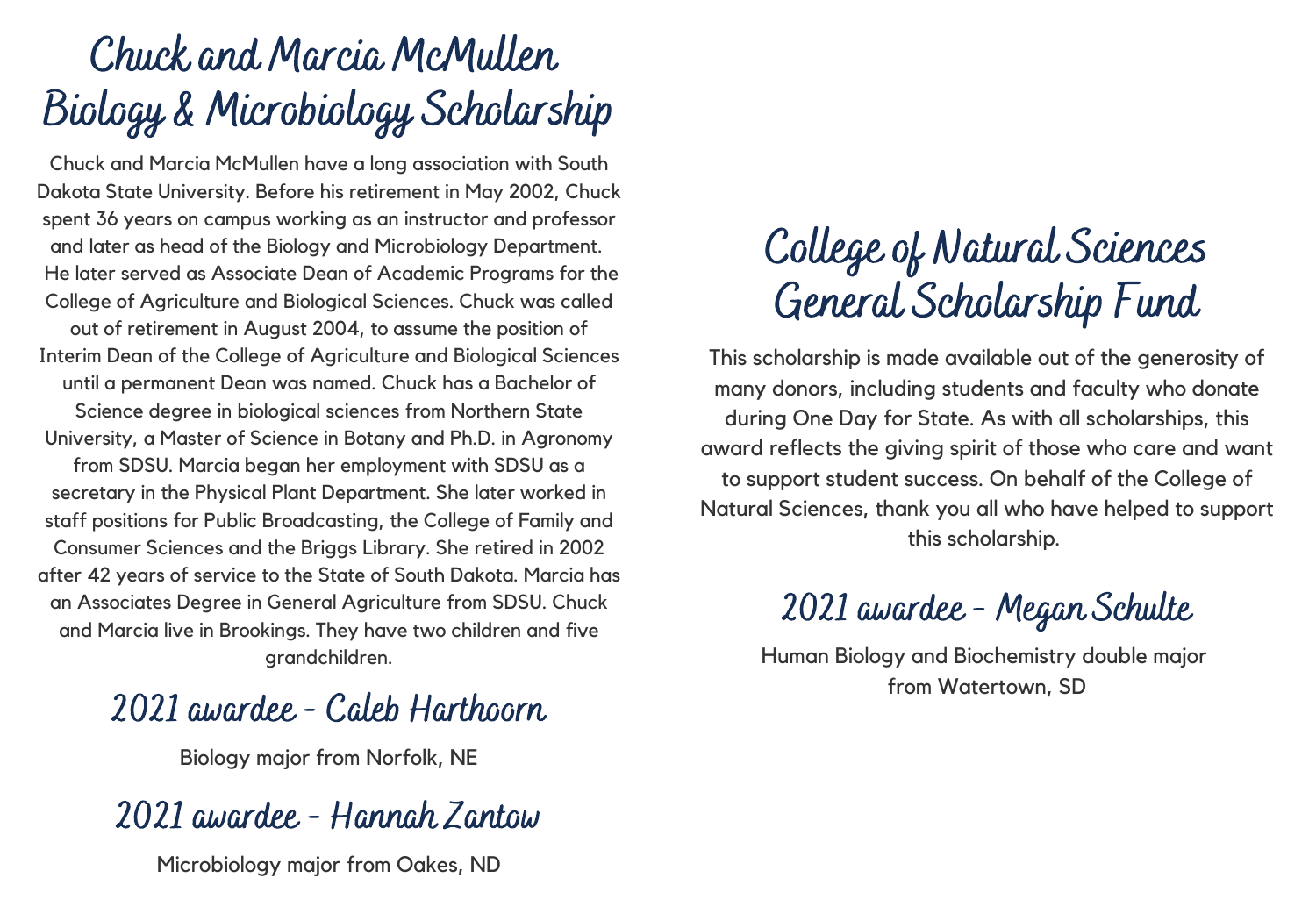### David and Julie Hilderbrand Scholarship

David Hilderbrand grew up on a farm near Versailles, Missouri. He graduated from Southwest Baptist College in 1967 (BA) and the University of Missouri in 1971 (PhD in Chemistry). He came to SDSU as an assistant professor of chemistry in 1974 and since has served as Head of the Chemistry Department, Director of International Programs, Director of Sioux Falls Programs, and Dean of the Graduate School. Julie Hilderbrand grew up in Sedalia, Missouri. She is a graduate of Southwest Baptist College in 1968 (BA) and the University of Missouri in 1974 (M.Ed. in early Childhood Education).She has taught in private and public schools in Missouri and South Dakota. Julie has also Directed After School Programs in Sioux Falls and Brookings, South Dakota.

#### 2021 awardee - Natalie Kramer

Global Studies and Chemistry double major from Papillion, NE

# DeZeeuw Family Scholarship

Rufus grew up on a farm near Elkton, South Dakota and graduated from South Dakota State University in 1979 with a major in Animal Science (BS). Patty grew up west river SD but also found her way to SDSU, graduating in 1980 with a double major in Animal Science and Microbiology, and then adding her MS in Biology in 1986.She worked at SDSU for over 10 years, first in the Animal Disease Research and Diagnostic Laboratory and then in the Human Nutrition & Food Science Research Laboratory. Patty and Rufus are both loyal Jackrabbits who have been greatly blessed. Their family scholarship is given especially to provide financial support to a deserving student and also to encourage others to donate from their blessings to future students.

2021 awardee - Kyliee Dunn

Human Biology major from Marion, SD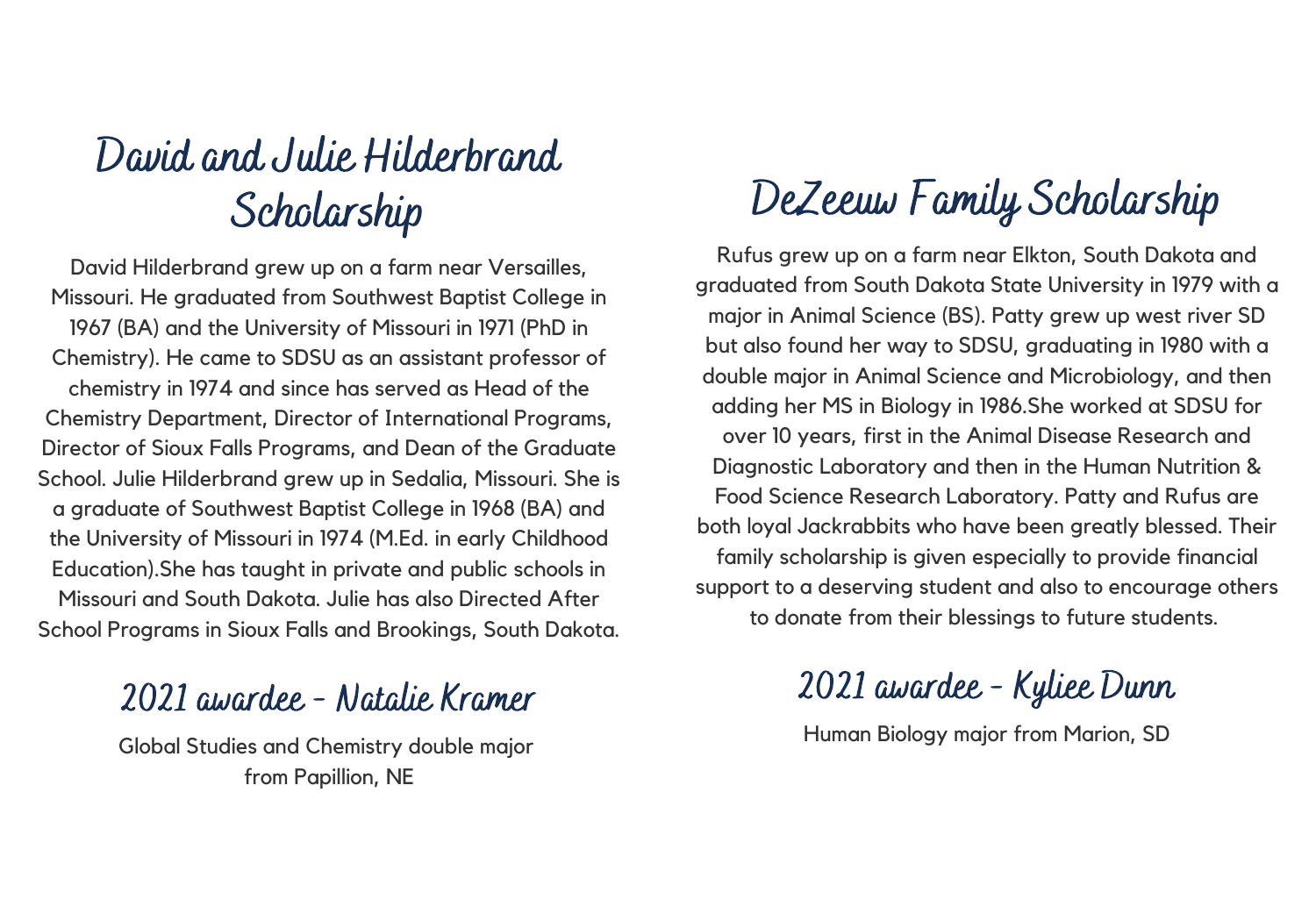# Don Auger Scholarship in Biology & Microbiology

Don's love of genetics, maize research, and teaching was evident to his family, friends, colleagues, and students. The establishment of a scholarship in Don's name honors his commitment to see students succeed and hopefully will encourage more students to enter the field of biology. Don graduated with an undergraduate degree in Psychology, worked as a Social Security Administration claims representative, then obtained his PhD in Biology to bring him back to his first love of science which led to a career as a maize geneticist and professor. He was gifted at teaching and received several awards from SDSU. Hopefully, his spirit will live on in the lives of past and future students.

#### Committed to be awarded

# Douglas and Shirley Randall Scholarship in Chemistry

Doug and Shirley Randall are both originally from South Dakota. Doug received his B.S. in chemistry from South Dakota State University in 1965. Shirley was a math major at SDSU while working in SDSU's machine records and later finished her degree in accounting from the University of Missouri. Doug later earned a Ph.D. ('70) in biochemistry from Michigan State University where he studied plant metabolism. Doug joined the Agricultural Chemistry Department at the University of Missouri-Columbia (MU) in 1971. He is currently professor emeritus of biochemistry at MU. From 1981-2008 he was the founding director of the Interdisciplinary Plant Group at MU. Shirley earned her CPA and pursued a career public accounting and then as a financial director of MU's University Physician's and then as director of finance for Boone Hospital Center in Columbia, MO. Randall's research has focused on plant metabolism, regulation of plant enzymes, and metabolic interactions between photosynthesis, photorespiration, and respiration. He also patented a method for

enhancing plant production of biodegradable plastics. His interactions and collaborations with plant biology colleagues also led to the establishment of the Interdisciplinary Plant Group (IPG) at MU in 1981. Under Randall's leadership and MU's Food for the 21st Century Program, the IPG has grown from nine to 60 research teams is recognized internationally as one of the top programs in plant sciences.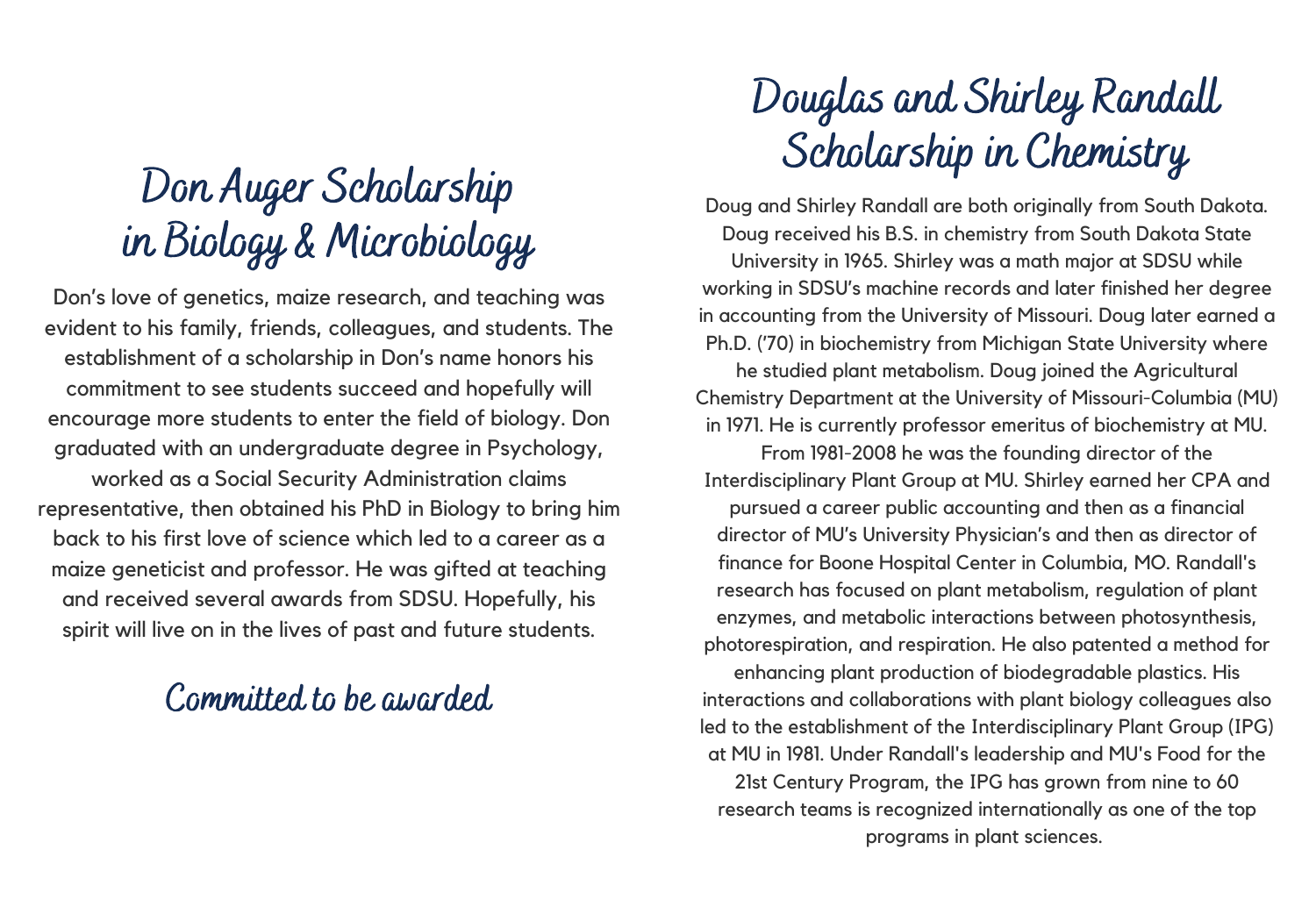Randall was also instrumental in the establishment and design of the Christopher S. Bond Life Sciences Center at MU and the Donald Danforth Plant Science Center in St. Louis. Randall has served on the editorial board of numerous scientific publications and has been the recipient of a number of awards and honors, including the University of Missouri System's Thomas Jefferson

Award and Professorship, MU's Wm H. Byler Distinguished Professor Award, South Dakota State University's Distinguished Alumni Award, Michigan State Biochemistry Department's John Boezi Alumni Award, and MU's Gold Chalk Teaching Award. He is a fellow of the American Society of Plant Biologists (ASPB) and recently received the ASPB's Charles R. Barnes Life Membership Award. He is a Fellow of the American Association for the Advancement of Science. In 1973, he was chosen to be a member of the National Science Foundation's Great Barrier Reef

expedition to study marine plant photorespiration. Randall was appointed to the National Science Board in 2002 by President Bush and reappointed in 2008 by President Obama.

#### 2021 awardee - Deirdre Cross

Biochemistry major from Jefferson, SD

2021 awardee - Meg Sheehan

Biochemistry major from Blair, NE

### Dr. Chen Ho and Jane Chen Scholarship in Biology & Microbiology

This scholarship was established by Dr. Chen Ho Chen and his family to honor wife and mother, Jane Ru Chen, and the whole family's long connection with South Dakota State University.

#### 2021 awardee - Hannah Moran

Human Biology and Microbiology double major from Sioux Falls, SD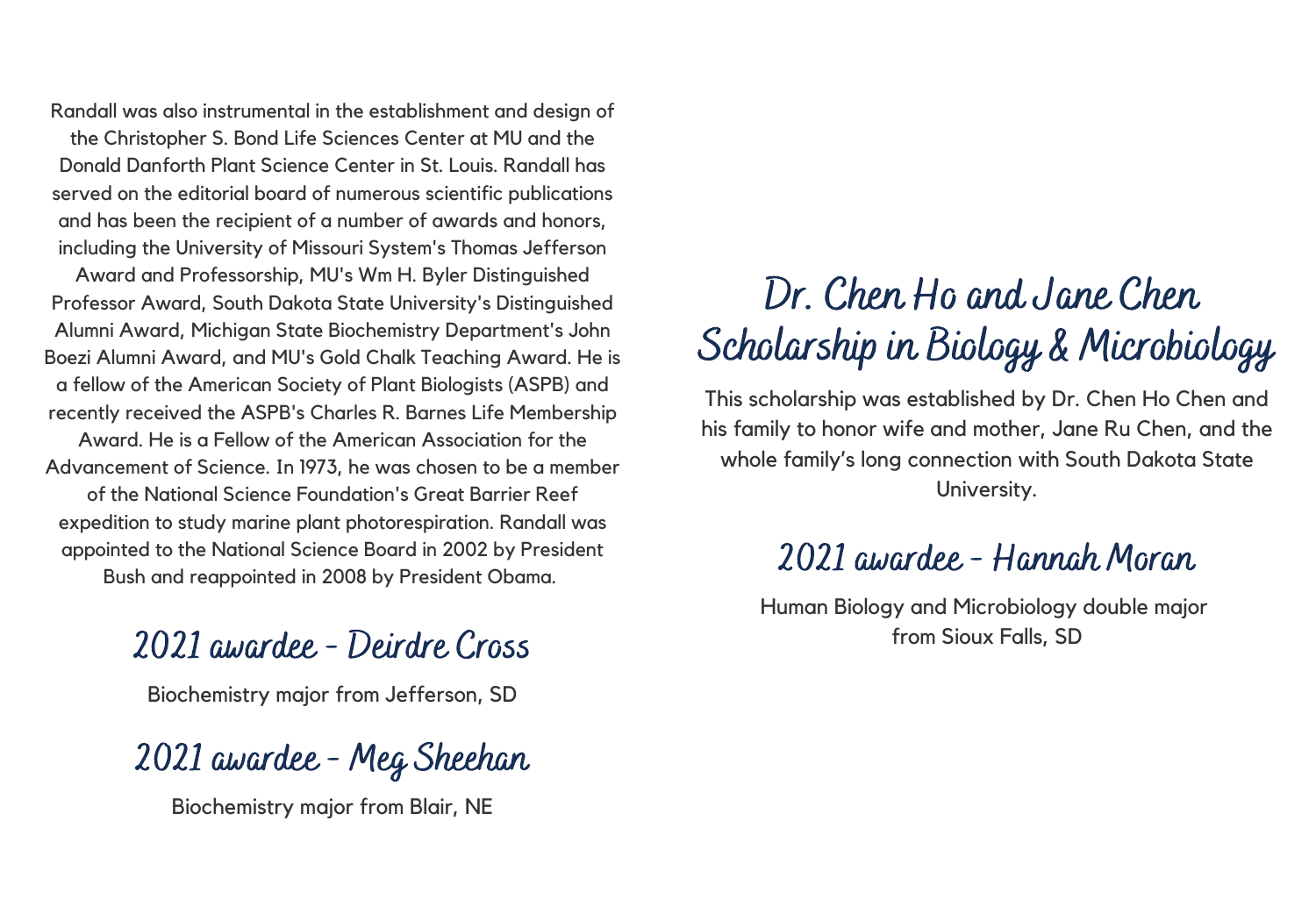### Dr. Roger and Linda Sandness International Study Scholarship

Both Roger and Linda Olson Sandness grew up in rural areas, earned advanced degrees and taught at SDSU for many years. Roger became the head of the Geography Department and Linda served as the Health, Physical Education, and Recreation Department academic coordinator. Roger and Linda both believe that international travel opens the world to an individual and they wish to extend this opportunity to students attending South Dakota State University.

#### 2021 awardee - Kaila Brudelie

Geography and History double major from New Ulm, MN

# Edward P. and Joan M. Hogan Scholarship in Geography

Edward Patrick Hogan was earned his BS degree (1961), MA degree (1962), and Ph.D. degree (1969) from Saint Louis University. Joan Marie Ford attended Saint Louis University where she met Ed. Later Joan earned both the BS (1994) and the MS (1997) degrees from SDSU. Ed and Joan married in 1963. Today, they are the parents of 5 adult children. In 1967, they moved their family to Brookings. Ed had accepted a position at SDSU, where he was charged with developing the state's only geography program. The Department of Geography at SDSU is today recognized as one of the top geography programs in the nation and is one of the leading producers of cartographers for the U.S. government. In July 2003, Ed retired from SDSU as Emeritus Professor of Geography, Emeritus Associate VP for Academic Affairs, and Emeritus Chief Information Technology Officer. Joan was an instructor in the Communication Studies and Theatre Department at SDSU and produced and hosted two medical

radio programs.

2021 awardee - Luke Gorski

Geography major from Des Moines, IA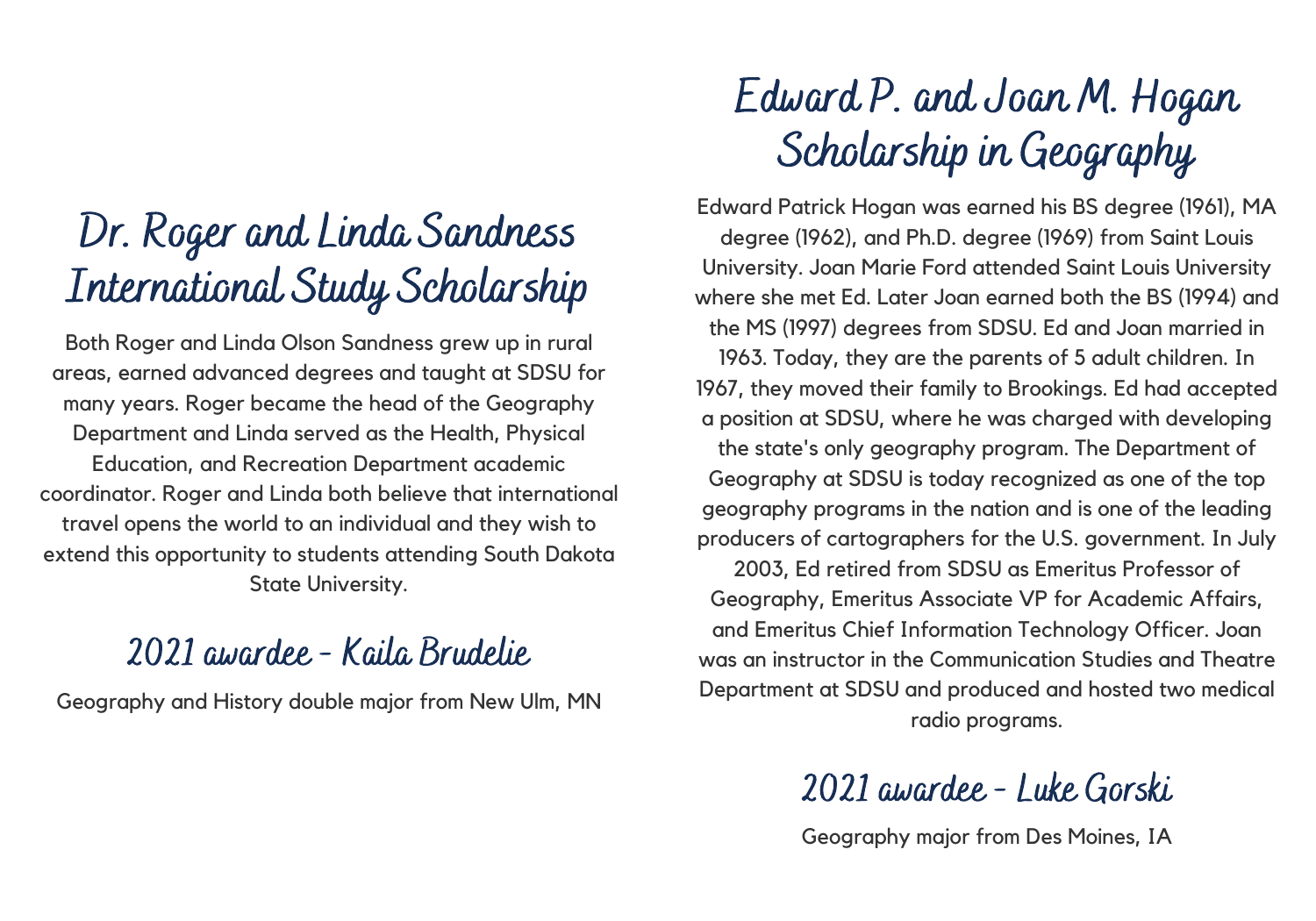### Edward R. and Ina S. Binnewies Memorial Scholarship

The Edward R. and Ina S. Binnewies Memorial Scholarship in Chemistry was established in memory of E. R. Binnewies in 1964 by faculty and friends. Edward Binnewies was born in Moody County, South Dakota, in 1881. He earned a Bachelor of Science degree in 1913 and a Master of Science degree in 1915 from SDSU. He joined the SDSU staff as a chemistry lab instructor in 1913, and eventually worked his way up to director emeritus of student affairs in 1950. Professor Binnewies was active in a variety of national, state and community organizations and activities. He also served on many university committees during his 51 years on the SDSU staff. Mrs. Binnewies passed away in 1989.

#### 2021 awardee - Luke Knutson

Biochemistry major from Mitchell, SD

### Elmer R. & Roberta D. Johnson Scholarship in Chemistry

Elmer Johnson received his B.S. in chemistry from SDSU in 1933. In 1936, he entered graduate school for further work in chemistry and received his Ph.D. in 1940 from the University of Wisconsin.

He started work as a research chemist at the Beacon, N.Y. laboratories of the Texas Co. In 1946, Elmer returned to SDSU to become a chemistry professor. He then taught at SDSU for more than three decades and also served as a counselor to students majoring in science. Elmer passed away in 1996. Roberta Johnson received her B.A. in bacteriology from the University of Wisconsin

in 1939. After a year's internship, she was certified by the American Society of Medical Technologists. Roberta worked as a research technician at the USDA Northern Grain Insect Research Lab in Brookings from 1966 to 1985. She has taken an active part in community, college and church activities within the Brookings area. Roberta passed away in 1993.

Deirdre Cross Biochemistry | Elk Point, SD

Zachary Douglas Chem. Education | Custer, SD

Luke Knutson Biochemistry | Mitchell, SD Jacqueline Laddusaw Chemistry | Kingsley, IA

Peyton Parker Chemistry | Box Elder, SD

Sydney Woltman Chemistry | Cherokee, IA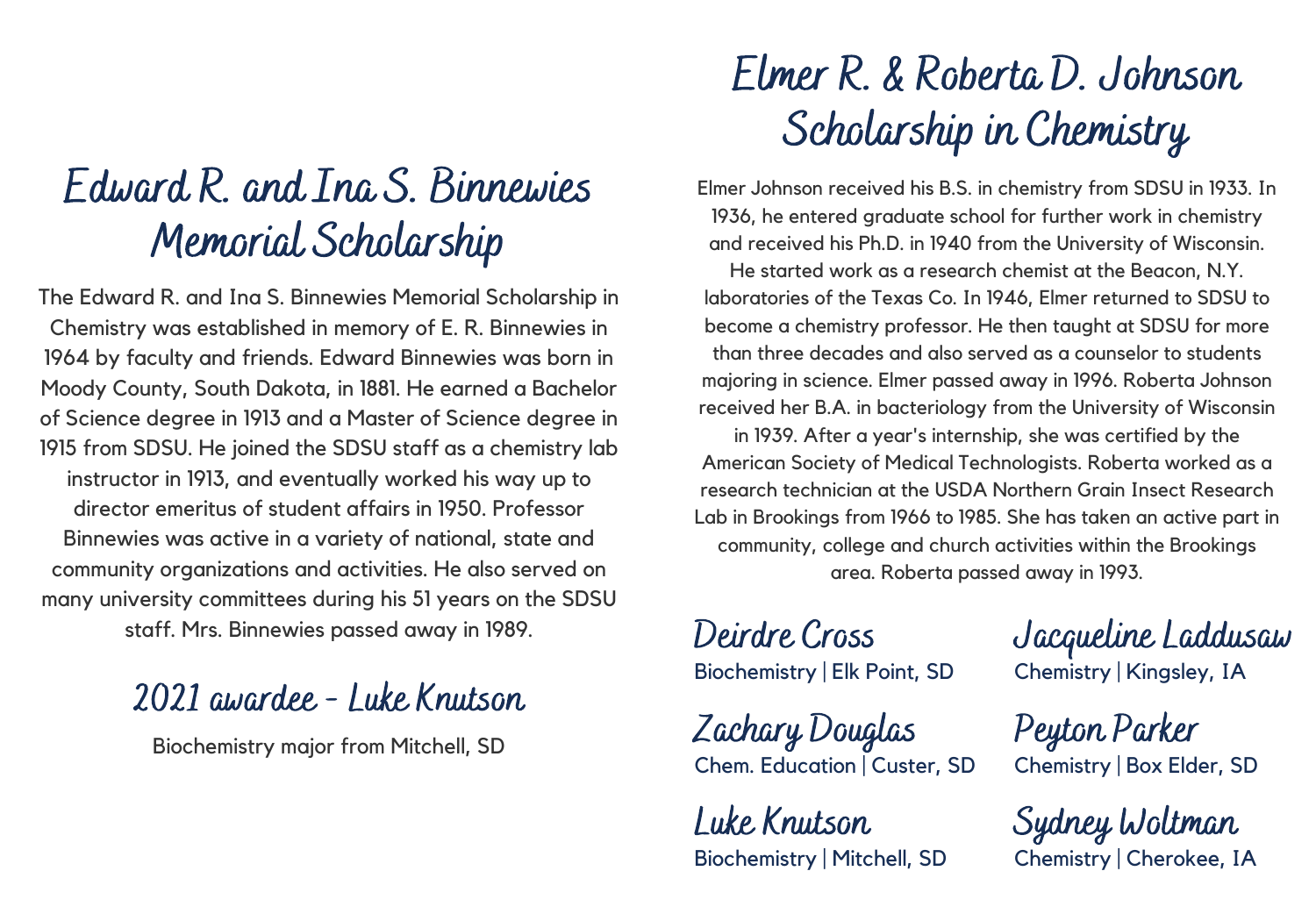### Elton D. Schafer Scholarship

Elton Duane Schafer was born on May 8, 1939 to Earl and Evelyn (Bauman) Schafer. He attended high school in Webster, SD, earned a B.S. in Engineering Physics at SDSU, and earned a Ph.D. in Physics at University of Illinois, Urbana. After college, he relocated to California and remained there until his passing. Elton was a man of routine, quiet, intelligent, generous, and a gentleman. He loved music and was intrigued with the sky and the stars. He passed away January 5, 2019 in California and will be greatly missed by his family and friends.

#### Committed to be awarded

# EROS Scholarship in the Department of Geography

The Earth Resources Observation and Science (EROS) Center is a remotely sensed data management, systems development, and research field center for the U.S. Geological Survey. EROS is located in the country approximately 15 miles north of Sioux Falls, SD. EROS employs scientists with a wide variety of backgrounds including many SDSU Geography graduates.

### 2021 awardee - Sadia Islam Ritu

Geographic Information Sciences M.S. student from Patuakhali, Bangladesh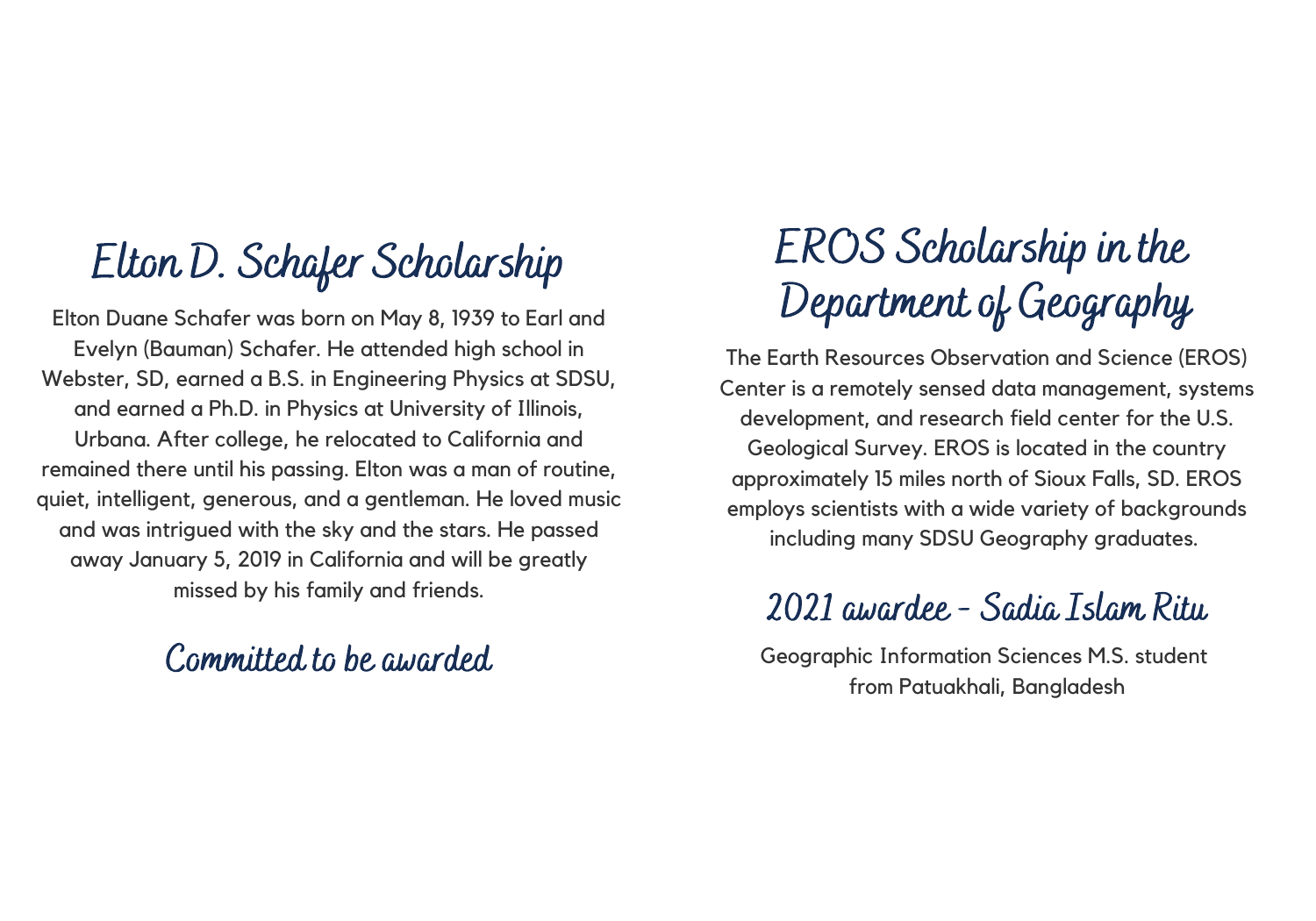# Eugene Burr & Ella Burr Schultz Scholarship in Chemistry

Eugene (Gene) Burr was born on October 22, 1908, and was raised in Montrose, SD. After graduating as valedictorian from high school, he went on to earn a BS in 1930 from SDSU. He earned his MS in Chemistry from SDSU in 1934. He was an instructor and assistant professor at SDSU from 1934-1944.He then began working as a sales manager for EH Sargent, a chemical apparatus company, in Chicago. He died June 28, 1964.Ella Burr Schultz was born July 3, 1915 in Montrose, SD. She graduated from Brookings High School, earned her bachelor's degree in general science from SDSU in 1936. She earned a second bachelor's degree from the University of Idaho. She taught school from 1936-1946. After her marriage to Leo M. Schultz in 1945, they operated a general store together. Mrs. Schultz moved back to Brookings in 1982 and died July 28, 2000.Mrs. Schultz made this bequest in tribute to her brother, Eugene Burr, for assisting her financially in attaining her college education.

#### 2021 awardee - Parker Peyton

Chemistry major from Box Elder, SD

#### 2021 awardee - Laura Klaverkamp

Biochemistry major from Clearwater, MN

# Frances J. Anderson Scholarship in Physics

Frances J. (Miller) Anderson grew up in Redfield, South Dakota, and attended South Dakota State University, graduating in 1959 with a B.S. degree in Physics. She went on to earn M.S. and Ph.D. degrees in Physics from the University of Minnesota. She taught in the Twin Cities area, at the University as a graduate student and later at Breck High School, Abbott Northwestern Hospital School of Anesthesia, the College of St. Catherine's and the University of St. Thomas. Ill health shortened her career somewhat. Dr. Anderson died in April 2009.

### 2021 awardee - Jax Wysong

Physics and Math double major from Hills, MN

2021 awardee - Adam Wood

Physics major from Berthoud, CO

#### 2021 awardee - Matthew Flesche

Physics major from Plymouth, MN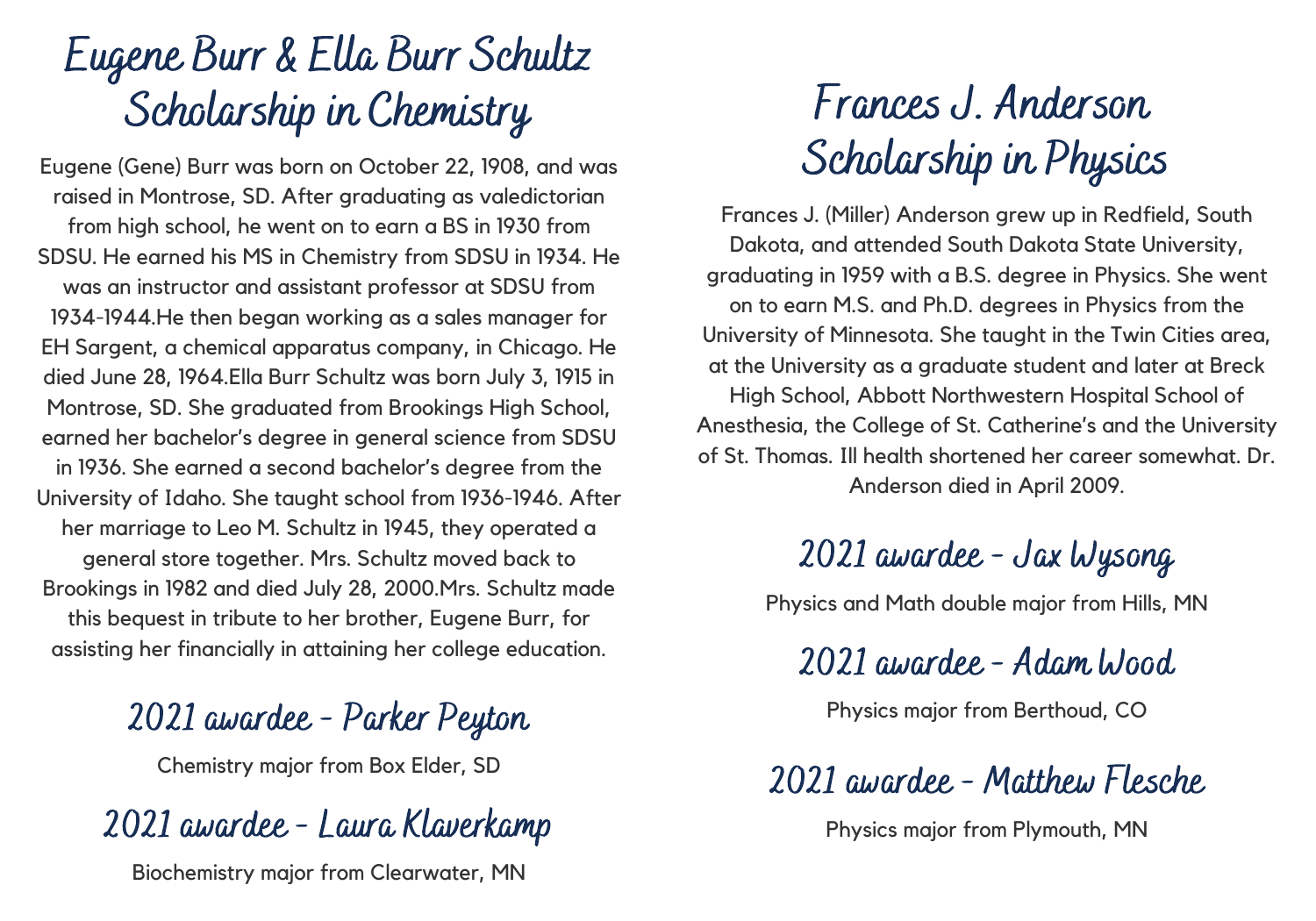# Geography Alumni Scholarship Fund

The Geography Alumni Scholarship Fund was established by Loren Hill, a 1971 Geography graduate of SDSU. Loren Hill was born in 1948 at Lake Preston, South Dakota. He lived on the family's farm in Erwin, South Dakota throughout high school. He attended SDSU from 1966 to 1971, graduating with a BS in Geography. After working at several jobs in Iowa and Colorado over a four year span, Mr. Hill returned to SDSU in 1975 to pursue a Master's Degree in Geography. Upon graduating in 1979 with an MS, he worked for the Geography Outreach Project at SDSU for one year. Mr. Hill was one of the members of a group that in 1970 conceived the idea of the South Dakota State Annual Geography Convention. He attended the Art Institute of Boston 1986-1989 to pursue professional photography, and is now active in photography and geographic education.

#### 2021 awardee - Kadin Norris

Geographic Information Science major from Graettinger, IA

#### 2021 awardee - Evan Traxler

Geography major from Le Center, MN

#### 2021 awardee - Jacson Welte

Geography major from Sergeant Bluff IA

# Gordon Niva & Susan Lahr Scholarship in Physics

Susan Lahr grew up in Brown County and attended Frederick High School. She attended SDSU and graduated from the College of Pharmacy in 1975. While at SDSU, Susan was a Resident Assistant and a member of Mortar Board, Guidon, and Rho Chi, the College of Pharmacy's Honor Society. Susan and Gordon married after graduation and lived in Lincoln, Nebraska until Gordon received his PhD in Physics in 1979. After moving to California, Susan attended California State University, Fullerton while working and graduated with a Masters in Business Administration in 1983. She has worked for Longs Drug Stores as a pharmacy manager and has also worked on special projects for the company. Susan is a member of the Army National Guard and also serves and the Vice President of the local homeowners' association. She has run over 30 marathons and enjoys watching college football – especially the Nebraska Cornhuskers. Gordon Niva Grew up in Brown County and attended Barnard High School for 11 years, graduating from Frederick after a school district consolidation. He attended SDSU majoring in Engineering Physics and Chemistry and graduating in 1973. As an SDSU student, Gordon worked as a Resident Assistant, served on the Hobo Day Committee for four years, was a member of Phi Kappa Phi, and was active in TKE and the Scabbard and Blade.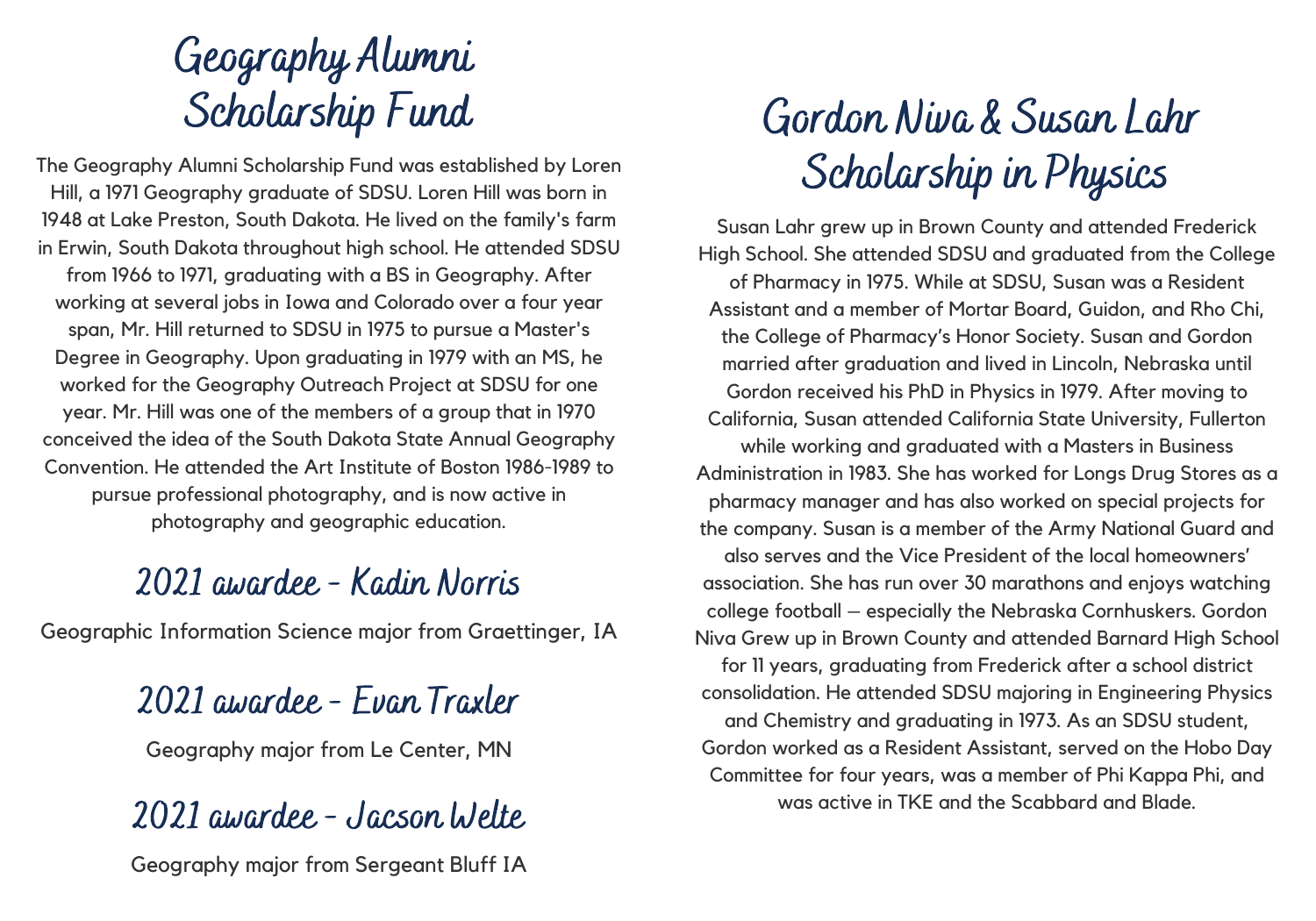Gordon was honored as "Wearie Willie" at Hobo Day 1976. He married Susan Lahr in 1975 while attending graduate school at the University of Nebraska-Lincoln. Gordon received a Masters in Physics in 1975 and a PhD in Astrophysics in 1979. In 1979 Gordon was hired by Rockwell International of Anaheim, CA after graduation and worked in system engineering and management of advanced missile systems until 1996. In 1996 Rockwell divested Gordon's business unit to the Boeing Company. He works for Boeing now as their cruise missile defense business development manager. Gordon has spent 28 year sin the Army National Guard and has progressed to the rank of full Colonel. He currently serves at the State Headquarters in Sacramento, CA. Gordon is an internationally recognized lecturer on management and system engineering. He is a consistent runner and marathoner, struggling against the march of time to maintain his high school weight. He and Susan have run 16 consecutive Los Angeles Marathons as a married couple. Gordon is an avid college football fan and enjoys fall Saturdays watching the Nebraska Cornhuskers with Susan. Both Gordon and Susan enjoy traveling, but they always consider South Dakota home, and they remain active supporters of South Dakota State University.

#### 2021 awardee - Zachary Lehmann

Physics and Biochemistry double major from Sioux Falls, SD

#### 2021 awardee - Austin Noble

Physics major from Sioux Falls, SD

### Guss Memorial Award

The Guss Memorial Award was established in 1967 by Doris Guss Schirmer, wife of Lester and mother of Donald and Paul Guss. The award recognizes members of the Guss family from Brookings. Dr. Lester Guss joined the chemistry

faculty at SDSU in 1928 and served as head of the department from 1940 until his death in 1944. Dr. Donald Guss received a bachelor of science degree in engineering physics from SDSU in 1952 and was employed as a project scientist at Goddard Space Flight Center in Maryland at the time of his death in 1967. Dr. Paul Guss received a bachelor of science degree in chemistry from SDSU in 1962 and was employed at the USDA Insect Laboratory in Brookings until his death in 1984. Doris Schirmer was born in 1904 and married Dr. Lester Guss in 1928.She attended St. Cloud State Teachers College, and received her Bachelor of Science degree from SDSU in 1941.She passed away in 1985.

#### 2021 awardee - Jacqueline Laddusaw Chemistry and Biology double major from Kingsley, IA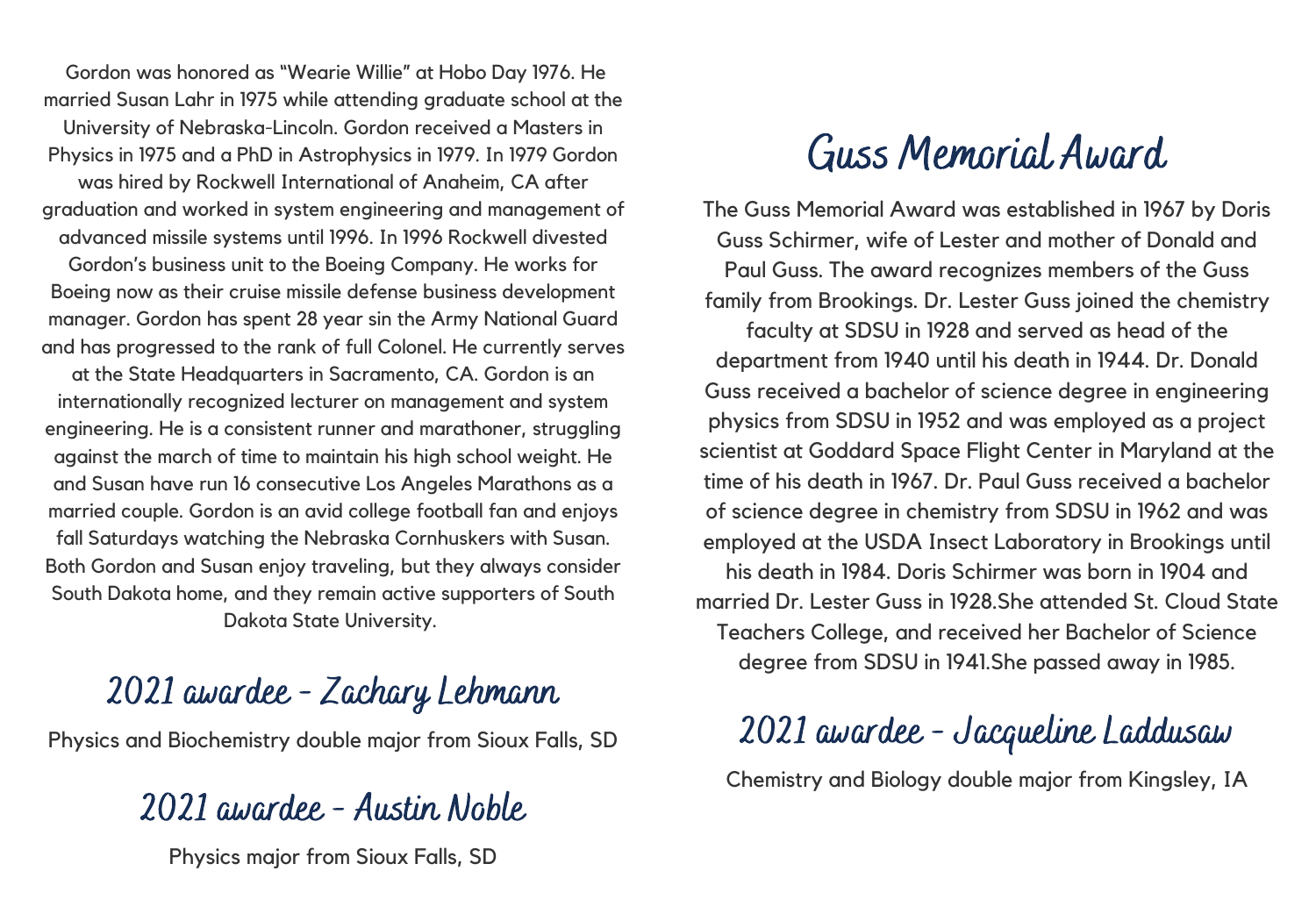Hajek Family Scholarship

Dr. Thomas Hajek graduated from SDSU in 1969 with Bachelors of Science degree in Biology and in 1972 with a Master of Science degree in Zoology. He received his DDS degree from the University of Nebraska College of Dentistry in 1976. Dr. Hajek has practiced dentistry in Huron for 37 years. He and his wife Jean, a urology nurse, have three children Kelli, Ryan and Tyler.

#### 2021 awardee - Katherine Erickson

Human Biology major from Aberdeen, SD

### Hardin-Palmer Scholarship in Chemistry & Biochemistry

Dr. Ivan S. Palmer earned a B.S. degree in Chemistry in 1955 and his M.S. degree in 1956 from SDSU. After obtaining his Ph.D. degree from Penn State University in Ag and Biological Chemistry in 1960, he spent two years as a chemist for a governmental agency in Washington, DC. He returned to Brookings as an Assistant Professor of Chemistry in 1962 and was promoted to Professor of Chemistry in 1973. He retired from SDSU in 1998 after 36 years on the SDSU faculty. The regents of SD named him Emeritus Professor of Chemistry and Biochemistry upon his retirement. Known for his work in selenium biochemistry research, Dr. Palmer earned tremendous exposure for both himself and SDSU through this work. SDSU awarded Dr. Palmer a Distinguished Alumnus Award for Service to SDSU in 2000. Ivan has three children and four stepchildren. He lives in Brookings and has 18 grandchildren and one great grand-child. Susan passed away April 24, 2013.

#### 2021 awardee - Brandon Schuldt

Chemistry and Biochemistry double major from Watertown, SD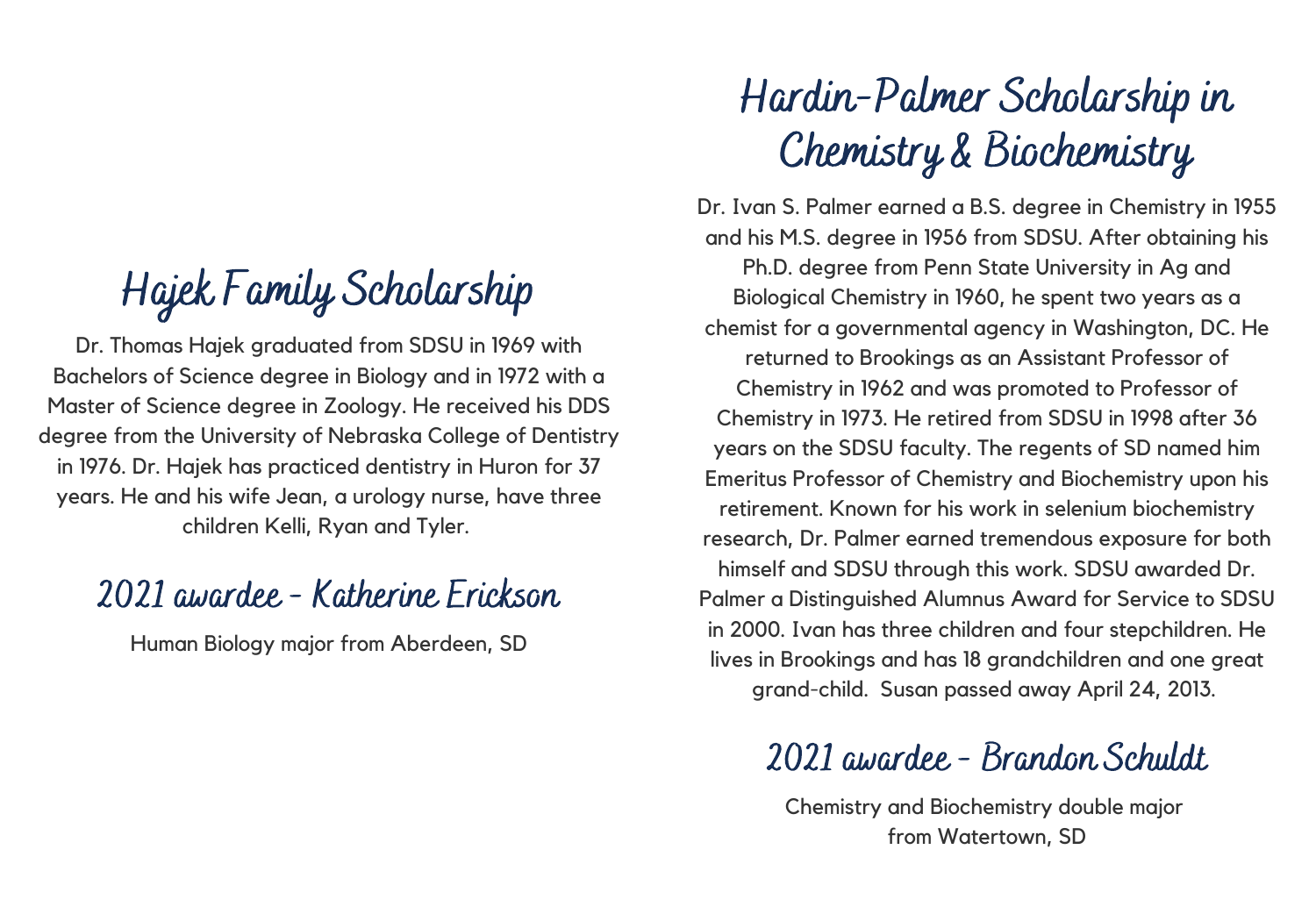# Harold M. and Betty L. Froslie Scholarship in Physics

The Harold M. and Betty L. Froslie Physics Scholarship Fund was established in memory of Dr. Froslie by friends, alumni, and members of his family. Harold Froslie served as a teacher, administrator, and research scientist at SDSU for

27 years until his death in 1976. Harold received his BS degree in Physics from Augustana College in Sioux Falls in 1940. He then enrolled at the University of Iowa, receiving his MS degree in Physics there in 1942. He received his

Doctorate degree in Physics from the University of Wisconsin in 1947, with his major field of interest being atomic and molecular physics. From 1947 to 1949, Harold was an assistant professor of Physics at Kansas State University. He came to SDSU in 1949 as professor and head of the Department of Physics, a position he held for over 26 years. Virginia Lee "Betty" Froslie died February 24, 1992. She designated that a portion of her estate be added to the endowment fund.

#### 2021 awardee - Zachary Lehmann

Physics and Biochemistry double major from Sioux Falls, SD

# Jerry & Nancy Tunheim Scholarship in Physics

Jerald Tunheim earned a B.S. in Engineering Physics (1962) and an M.S. in Physics (1964) at South Dakota State University. He went on to earn his PhD at Oklahoma State University (1967). He began his career at SDSU by becoming an Assistant Professor of Physics and completed his tenure at SDSU as Head of the Physics Department. During this time, he was also a visiting scientist at Sandia Corporation in New Mexico and Ames AEC Laboratories in Iowa. For two years, he was Dean of the School of Mathematical Sciences and Technology at Eastern Washington University. He returned to South Dakota in 1987 as President of Dakota State University in Madison, where he retired in 2004. In high school he believed he would not able to attend college, but that changed when he attended a scholarship day at SDSU and received a Briggs Scholarship. Now, he wants to give back and help future students achieve their educational goals too.

Committed to be awarded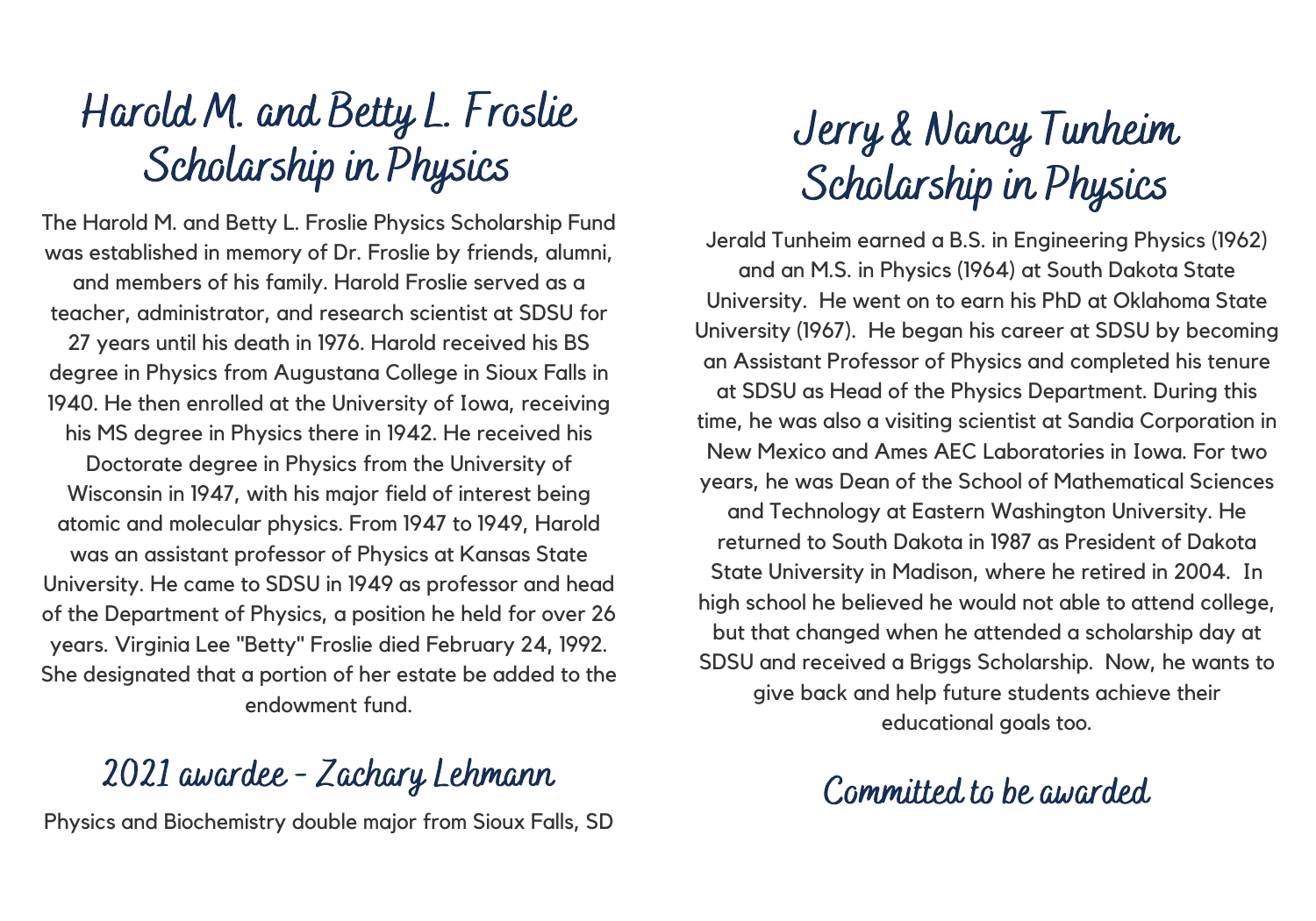# John and Betty McAdaragh Memorial Scholarship in Microbiology

John McAdaragh attended Huron College from 1947-48. He then served in the Navy from 1948 to 1952 and attended SDSU from 1952 to 1955, when he received his Bachelor's Degree. He became an assistant in veterinary science at SDSU in 1955, and received his MS degree in 1957 from Montana State. He did additional graduate work at SDSU in 1966. In 1958, John was named Assistant Professor at SDSU and in 1974, Associate Professor of Veterinary Science. During his 28 years of service at the University, John worked in the lab in which he devoted his efforts to the use and development of a variety of diagnostic procedures to detect and evaluate infectious diseases. His teaching experience included eight years of teaching an introductory course in cell culture techniques to undergraduate students in microbiology and four years of teaching a lecturelaboratory course in virology to undergraduate students in microbiology, medical technology, and pre-medical students. John McAdaragh died November 13, 1983.

#### 2021 awardee - Jackson Kunz

Microbiology major from Eureka, SD

### John H. Keill Memorial Scholarship in Geography

Let it be known that this award in memory of John H. Keill has been set up because of John's love of everything geography. John taught 9-12th grade World Geography and A.P. Human Geography at Washington High School in Sioux Falls, SD for 25 years. On a professional level, John was proud of his work, dedicated to geography, and successfully helped to lobby the state of South Dakota to become the first state in the nation to require geography as part of high school graduation requirements. John became involved with the South Dakota Geography Alliance as a teacher consultant and later served on their Board of Directors. His love for geography was infectious and it afforded him experiences that he never forgot.

2021 awardee - Opi Ouallo

Geography major from Sioux Falls, SD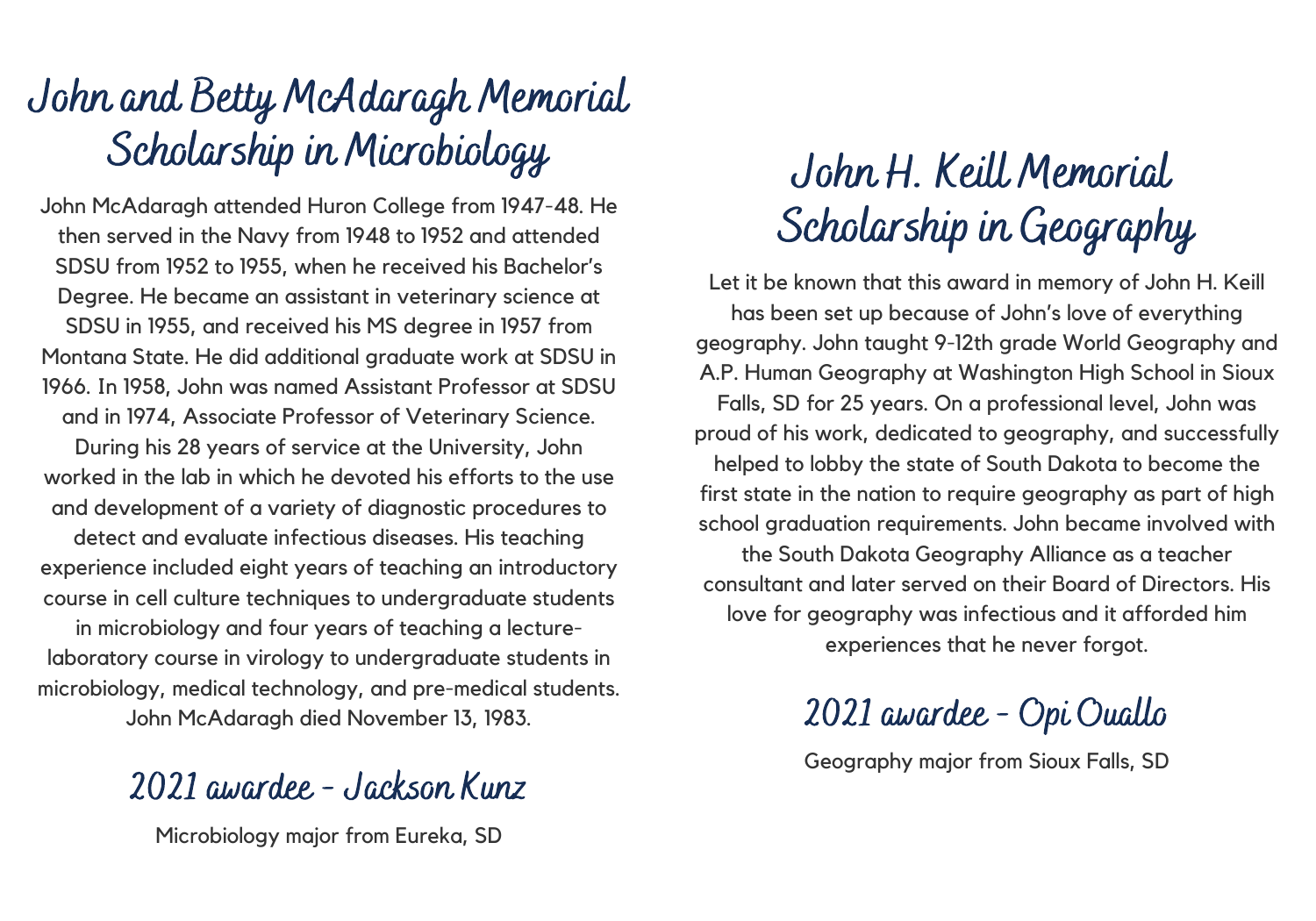# Kayongo-Male Family Scholarship in Biology and Microbiology

Henry and Diane Kayongo-Male received their PhDs from Michigan State University. They taught at the University of Nairobi, Kenya, for 10 years before relocation to SDSU in Brookings in 1985 with their five children. Henry is a professor of Biology and Diane is a professor of Sociology. Two of their children graduated from SDSU, Jessica with a BA in Sociology (1996), and Jimmy with a Masters in Exercise Physiology and a commission in the Air Force ROTC program (1994). They have net extraordinary students in their tenure at SDSU. This endowment is a sign of their gratitude and

appreciation to past students and an extension of opportunity for future students.

### 2021 awardee - Peyton Boll

Human Biology major from Sioux Falls, SD

### Lee Opheim Scholarship

The Lee Opheim Scholarship Fund was established by Edward Patrick Hogan and Joan Ford Hogan of Brookings. Edward Hogan is a professor and assistant vice president at SDSU. Joan Hogan is a 1994 and 1999 graduate of SDSU. Lee Opheim, deceased, was a professor of Geography at SDSU from 1969 until his death in 1998.

### 2021 awardee - Riley Jacobsen

Geographic Information Sciences and Geography double major from Brookings, SD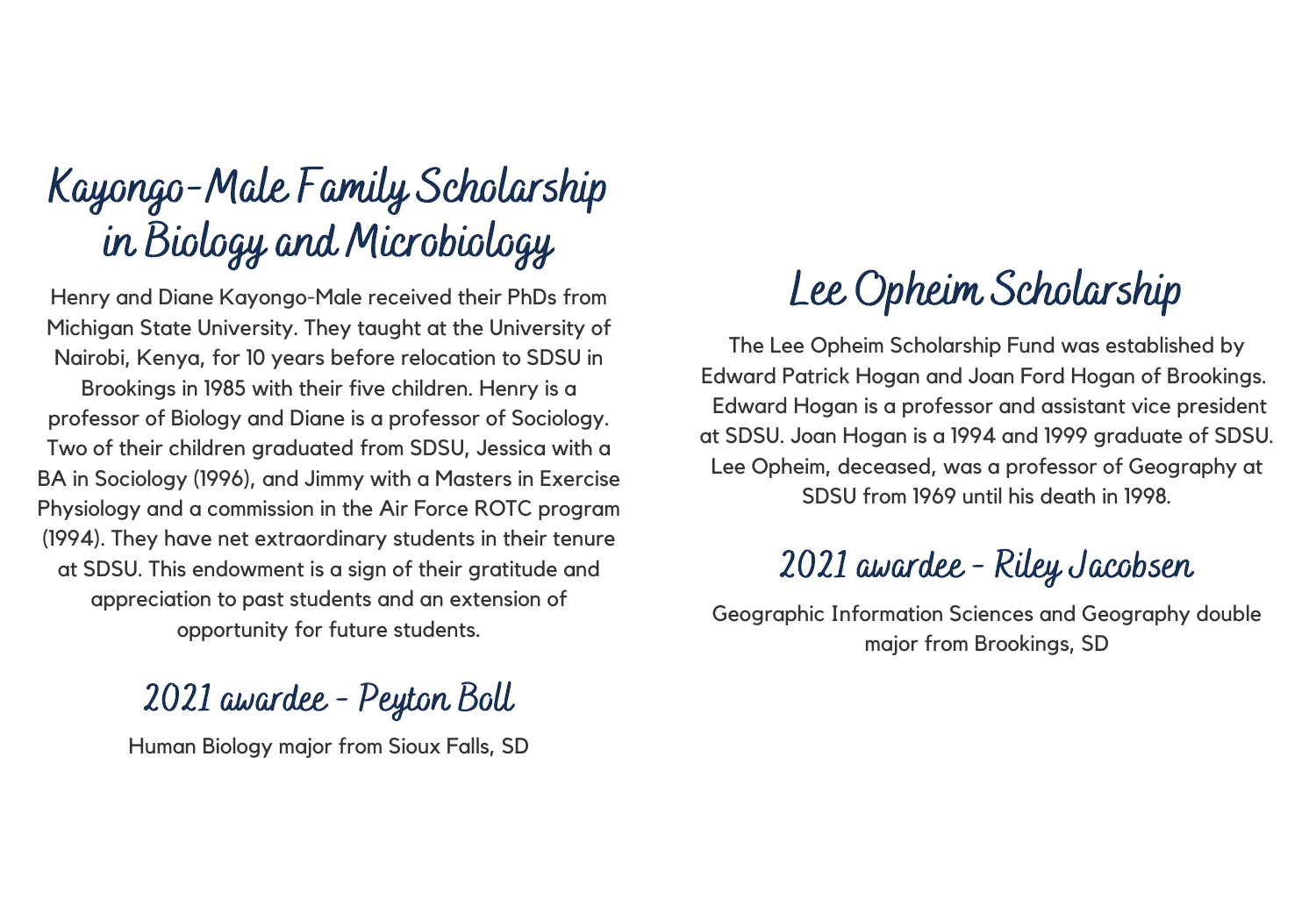### Lloyd Baillie - Atlantic Richfield Scholarship

The Lloyd Baillie-Atlantic Richfield Scholarship was established in 1980 by the Atlantic Richfield Corporations in Los Angeles, CA. Lloyd Baillie received his Bachelor of Science degree in Chemistry from SDSU in 1952. He joined the Atlantic Richfield Corporation in 1956 and was employed as a Research Associate at Atlantic Richfield technical center in Harvey, IL and later became a Research Advisor. Mr. Baillie is now retired. Mr. Baillie was selected to receive Atlantic Richfield Corporation's "Outstanding Achievement Award" in 1980. As part of the award, the sum of \$5000 was given to the college of Mr. Baillie's choice, which was SDSU.

#### 2021 awardee - Brandon Schuldt

Chemistry and Biochemistry double major from Watertown, SD

# Louise Guild Scholarship in Biochemistry

Louise Guild was an Associate Professor Emeritus of Nutrition research at South Dakota State University. She joined the SDSU faculty in July 1964 and retired in November 1978. Louise was born September 6, 1912 in Amesbury, Massachusetts and graduated from Amesbury High School. She earned a BS degree in Foods and Nutrition from Framingham State College in Massachusetts, a MS degree in Nutrition from the University of Massachusetts at Amherst in 1953 and additional credits in Biochemistry at SDSU. Louise worked on analysis of plant foods from Mexico and Central America at the Massachusetts Institute of Technology and on niacin metabolism at Umass. At Montana State University in Bozeman, she analyzed data and prepared the final report on a nutritional status study of Montana young people. She also served as Home Economics Agent in Sweet Grass County, MT, and as State Extension Nutritionist in New Hampshire before joining the faculty at SDSU. At SDSU, she worked on fatty acid analysis a food consumption study of students eating in the SDSU food service, and on a basic nutrition study on the interactions of different carbohydrates and fats on lipid metabolism in rats. Louise generously chose to start scholarships at SDSU, providing the funding for them through a gift of her house in Brookings. Her gift of scholarships continues her tradition of support to students seeking to further their education.

2021 awardee - Caitlynn McGregor

Biochemistry major from Salem, SD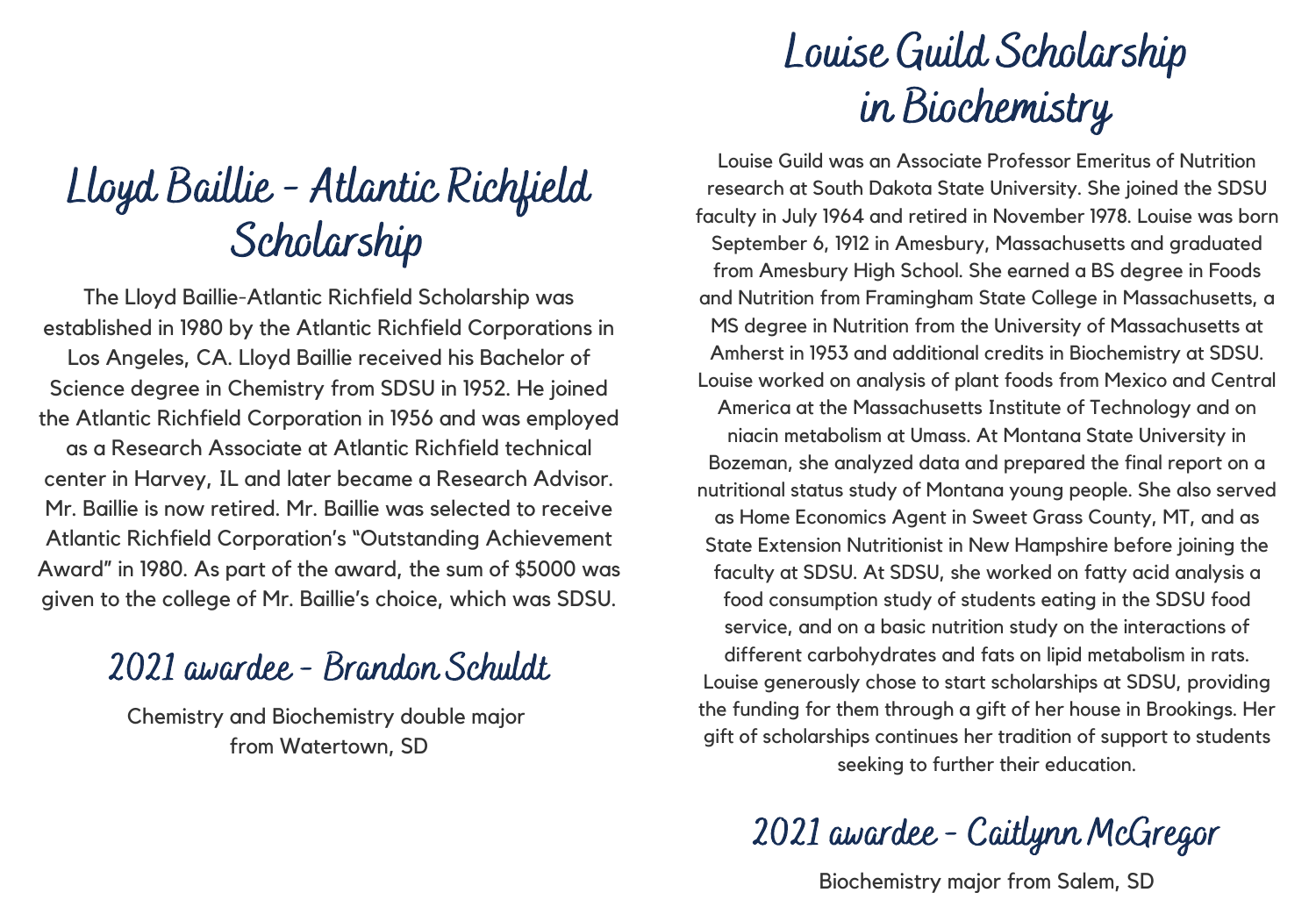### Lowell and Deanna Satterlee Scholarship in Chemistry & Biochemistry

We established the Lowell and Deanna Satterlee scholarship program in chemistry and biochemistry at SDSU in 2021 as an effort to pay back the university for all it did to help us pursue a life-long career in science. Secondly our support, though small over past years, was always directed to providing funds to help students pursue their education and dreams in science. This scholarship program will now allow our support for students to continue at a higher pace and for many years into the future. In a world that has so many scientific and technological needs in health and the environment, we need to support those young science students achieve their educational goals and become the scientists of our future.

#### Committed to be awarded

# LuVerne R. Peterson Endowed Scholarship in Physics

LuVerne Peterson did not always know he wanted to study physics. Growing up in South Dakota, he worked with his father in a grocery store for a quarter an hour, but LuVerne did not want to do that forever. He wanted to do something a lot more creative. Neither of his parents went to college, so attending a university was not a guarantee, but his father made sure all three of his children were able to go. For LuVerne, his educational journey took him to South Dakota State University (SDSU), where he earned a bachelor's degree in engineering physics in 1970 as a first-generation student. It was his high school science teacher, Mr. Karnes, who inspired him to pursue a degree in engineering or physics. Shortly after completing his degree, LuVerne joined the United States Naval Reserve, served during the Vietnam War, and was eligible to benefit from the GI Bill. Driven by the anticipation of a challenge, LuVerne decided the next step in his career was to earn a master's degree. He had been to Colorado in the past on vacation and liked it, so he visited a few universities in the state to determine where he should pursue his graduate degree. He decided Colorado State University (CSU) was the place for him. LuVerne made the most of his time in Fort Collins, working at a local furniture company to establish residency in the state, taking advantage of the pristine hiking trails, teaching undergraduate students through a graduate teaching assistantship, and ultimately earning a Master of Science in Physics in 1977, along with a Colorado teaching certificate.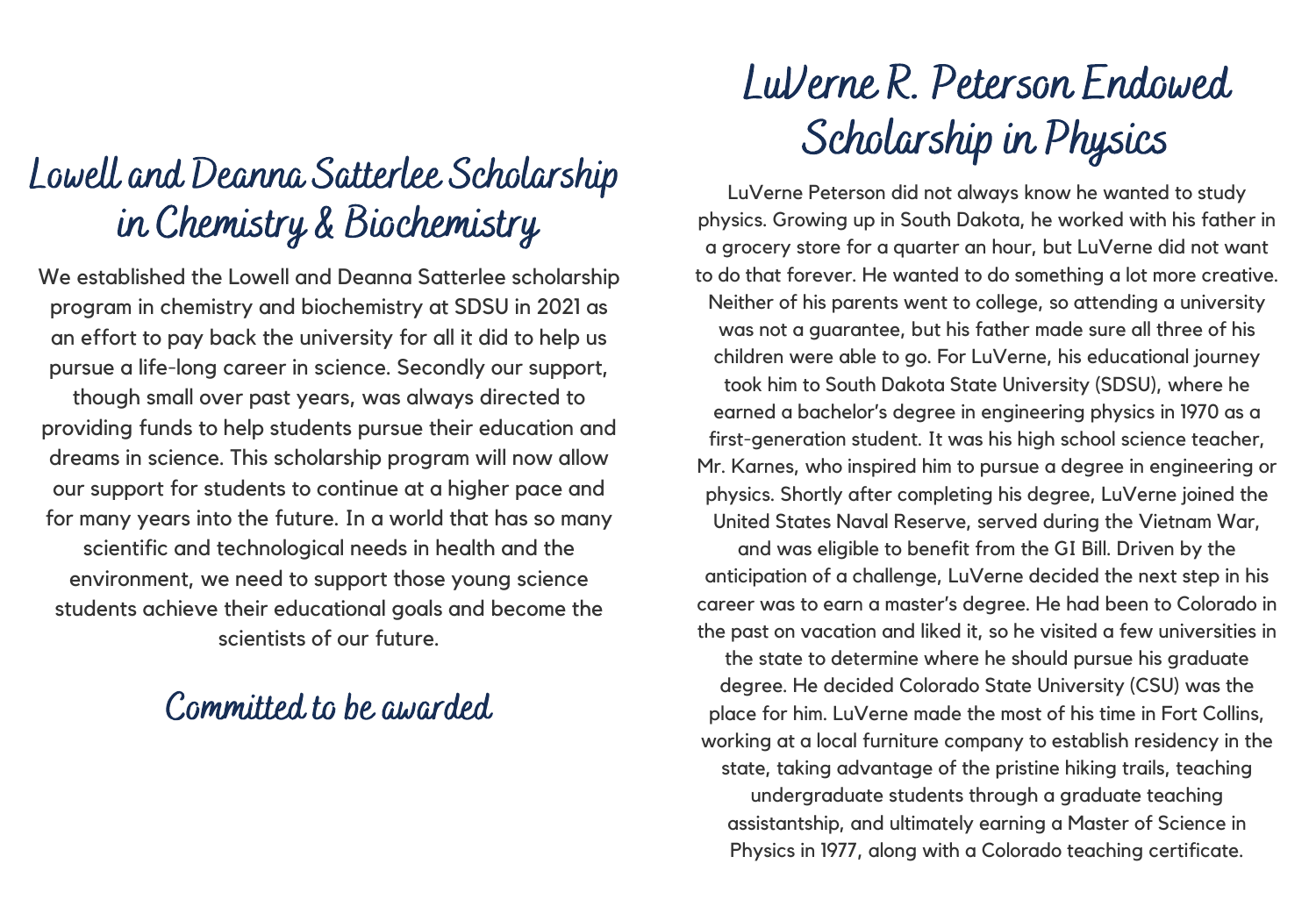Earning his master's degree opened up new opportunities for LuVerne, and after graduating he moved to California for a position with Burroughs Corporation working in magnetic memory technology. During his career, LuVerne made an effort to stay on the technical side, rather than work his way up into management, because he felt that he was able to be more creative. Expressing his creativity though his work culminated in an impressive career with 18 approved patents.

Throughout his time at SDSU, in the military, at CSU and working at several technology companies, LuVerne was motivated by the challenge, and strove for being useful and creative. His passions for usefulness and creativity is what has inspired the creation of the LuVerne R. Peterson Endowed Scholarship in Physics. LuVerne hopes this Fund will allow others to pursue similar opportunities to the ones he was able to take advantage of: "The education I got gave me the opportunity to do something useful, and something a lot more creative. I want to give someone else that opportunity if they're good at it. If someone else has a really good idea, I figure, it's money well spent."

#### 2021 awardee - Matthew Flesche

Physics major from Plymouth, MN

#### 2021 awardee - Jax Wysong

Physics and Math double major from Hills, MN

# Marla S. Tunnell Scholarship in the Department of Geography

Marla Tunnell serves as the Business Office Coordinator at the Chateau Assisted Living at Sharmar Village in Pueblo, Colorado. Marla met William Macksam when Bill was a resident at Sharmar Village and their friendship continued after Bill returned to his home in Pueblo West, CO. Marla's husband, Dave Tunnell, assisted Bill with many of his weekly chores when Bill could no longer drive a car and was confined to a wheel chair.

#### 2021 awardee - Trevin Dinkel

Geographic Information Sciences and Geography double major from Las Vegas, NV

#### 2021 awardee - Reid Dettbarn

Geographic Information Sciences and Geography double major from Underwood, IA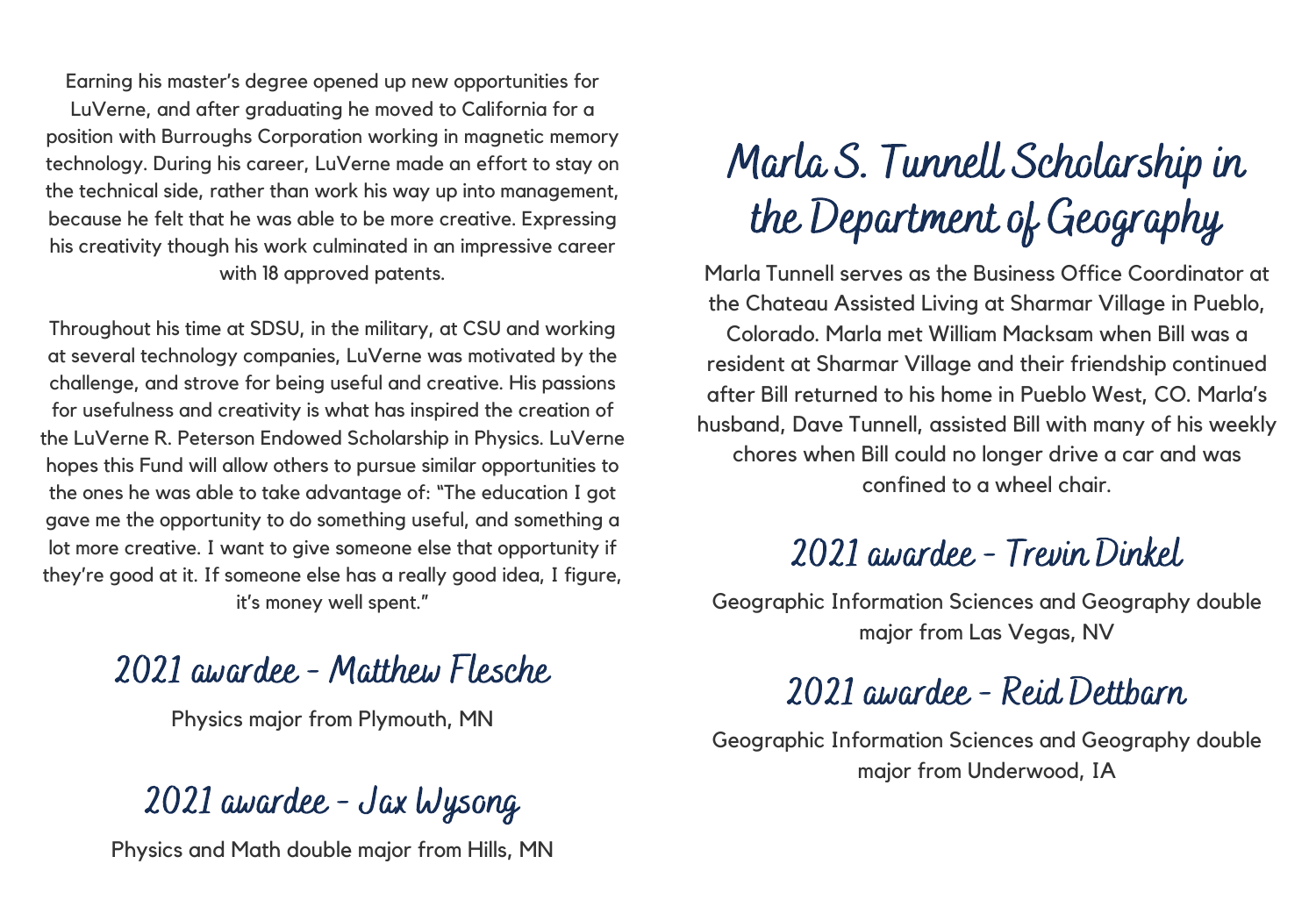# MFS Undergraduate Assistance Program in Microbiology

The MFS Undergraduate Assistance Program was established by Robert **M**cGrath, Myron **F**alken, and Ronald **S**tangeland in 1978, thus the "MFS" in the title. Robert McGrath was the Brookings City Health Officer. He graduated with a Microbiology and Health Science double major from SDSU. Myron Falken earned his MS degree from the SDSU Microbiology Department. He worked as an epidemiologist at the Minnesota Department of Health for 20 years and developed the blood lead surveillance system and the birth defects surveillance system. Ronald Stangeland is a former Assistant Professor of Microbiology at SDSU. He is currently the Senior Microbiologist and Sterilization Engineer for the 3M Medical Products Division.

#### 2021 awardee - Hannah Zantow

Microbiology major from Oakes, ND

# Moriarty Family Scholarship in Geography

Mr. John J. Moriarty was a railway postal clerk for over 37 years. Upon his retirement in 1937, his wife Cecilia A. and he started a restaurant in order to support a college education for their five children. Three of their children, John, Cecelia, and Paul, are graduates of South Dakota State University. Joseph and James are graduates of Marquette University Medical School. Today John and Paul are businessmen in Brookings. Doctors Joseph and James are residents of Minnesota, while Cecelia is now Mrs. C. J. Multhauf of Kansas City, Missouri. The Moriarty Family Scholarship is established in honor of Cecelia A. Grama Moriarty. Her love of God, mankind, and life serve as an example for all. Her motto, "nothing is impossible" and quest, "what are you going to do next," provide Moriarty Family Scholarship winners with a basic tenant of belief and a direction for their educational and career goals.

2021 awardee - Marie McLaughlin

Geography major from Sioux Falls, SD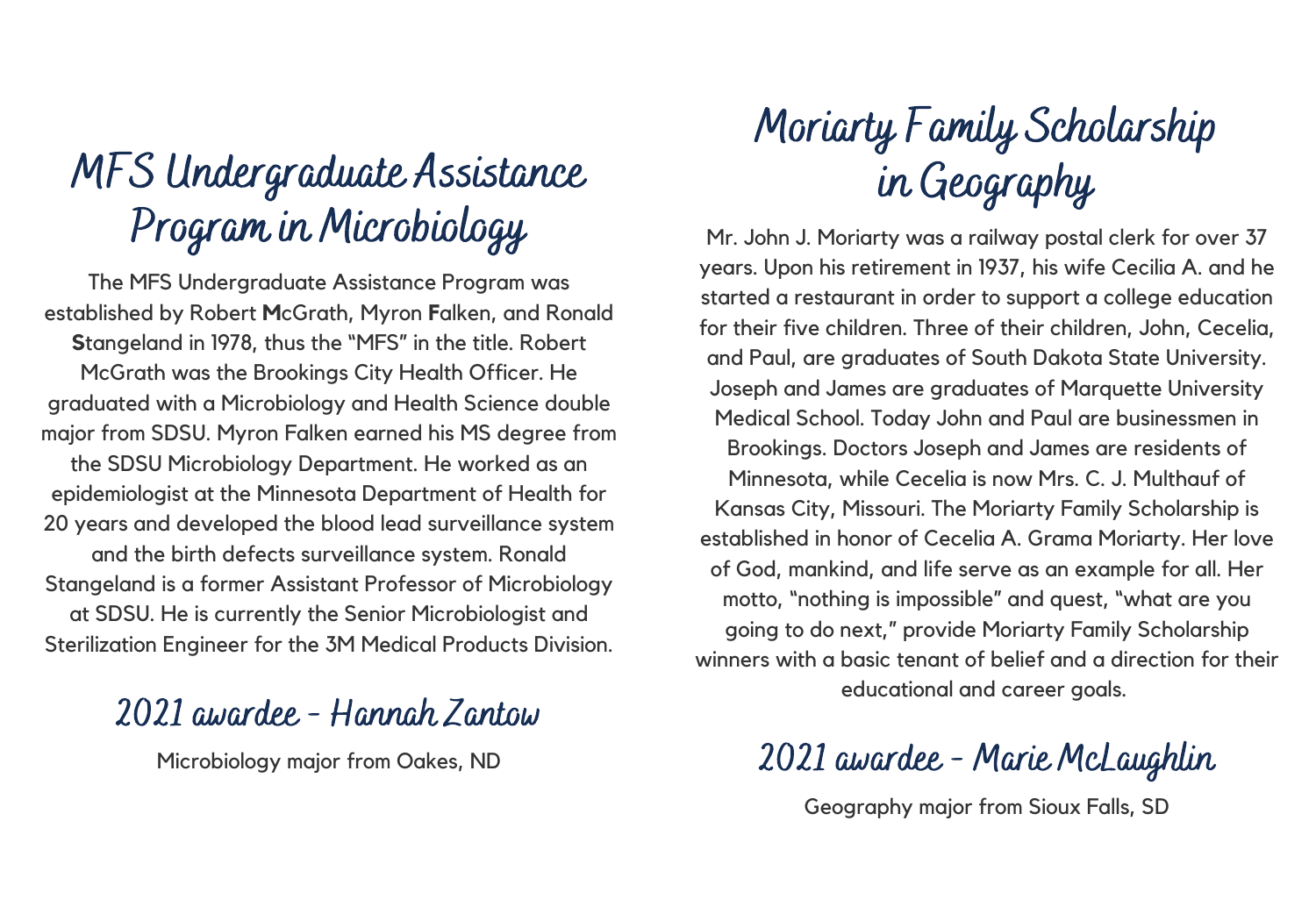# Nancy and Bill Wadsworth

William Wadsworth received a Bachelor's degree and Master's degree, both in chemistry, from Trinity College in Connecticut. He later earned a Ph.D. from Pennsylvania State University. From 1956 to 1963, Dr. Wadsworth served as a research chemist for the Rohm and Haas Company. From 1963 until retirement, he served as professor chemistry at South Dakota State University. He also received faculty fellowships and served briefly on the faculties of Notre Dame and Princeton University. In 1989, he received the Burlington Northern Achievement Award for Excellence in Teaching. Dr. Wadsworth was the author of numerous research papers, the recipient of research grants, and has lectured both in the U.S. and overseas. A paper that described a chemical reaction named after him, "The Homer -Wadsworth-Emmons Reaction", was named one of the ten most referenced papers in chemistry for the decade it was published.

Scholarship Dr. Wadsworth was active in the Boy Scouts, served two terms on the Brookings School Board, and is a long time member of the Brookings Kiwanis Club. Nancy Wadsworth received her Bachelor's degree from Chatham College in Pittsburgh, Pennsylvania and her Master's degree from Pennsylvania State University. Upon graduation, she was employed as a virologist by Merck Sharpe & Dome. The Wadsworths have four sons, two of whom are university professors, one at the University of Iowa and the other at Rutgers University. Their other sons work in Sioux Falls.

Tom is a stock broker and branch manager of Dain Rauscher and Tim is employed in the service industry. The Wadsworths have five grandchildren.

2021 awardee - Tyson Hage

Chemistry major from Vermillion, SD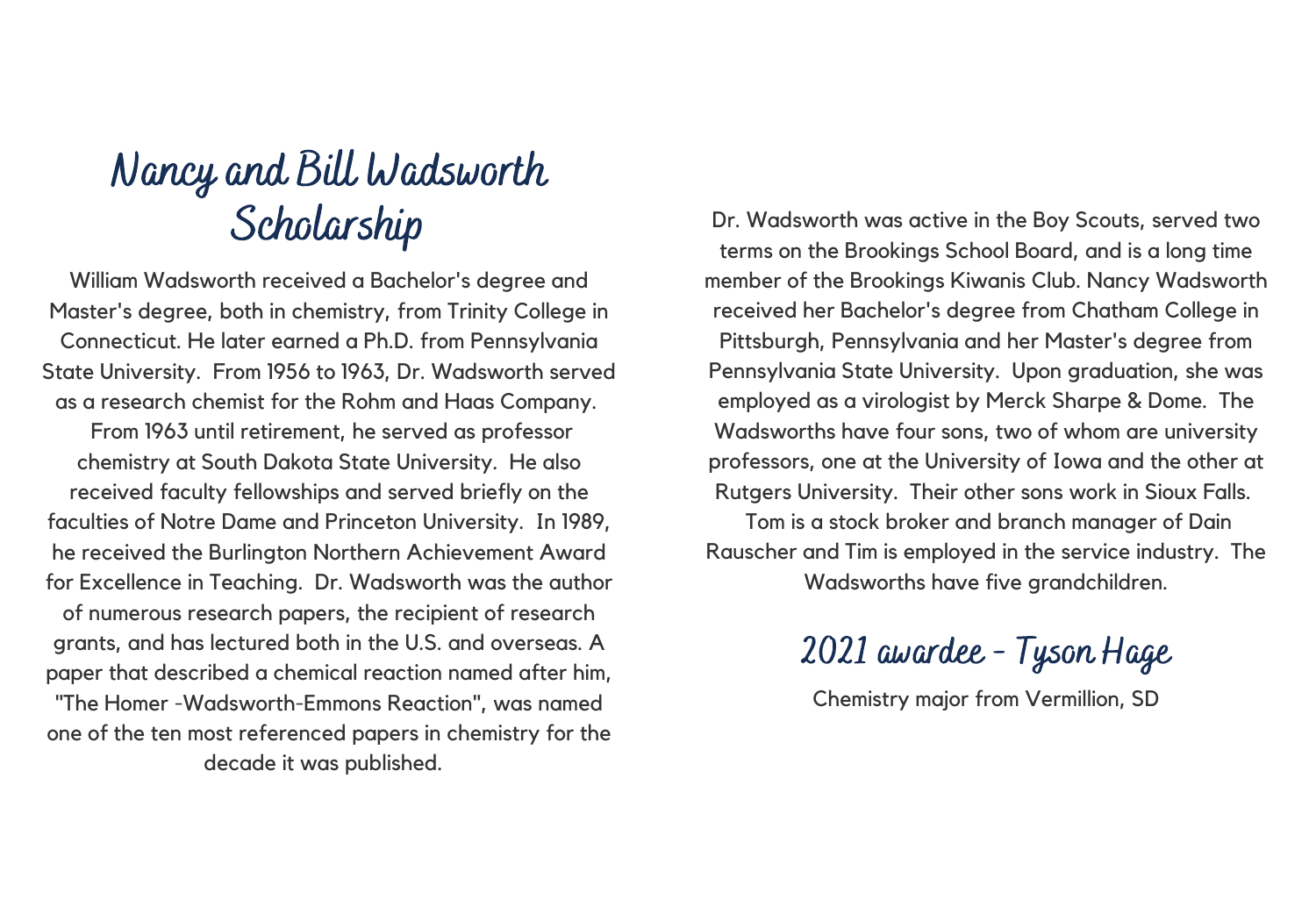# Olive Burke Crary and Gerald Crary Jr. Scholarship

Olive Burke Crary attended Augustana Academy at Canton, and Madison Normal, now Dakota State University, where she earned her elementary teaching certificate. She graduated in 1929, with a bachelor's degree in home economics and secondary education with an English minor. She married Gerald D. Crary on November 11, 1928. Upon marrying Gerald, she immediately became a mother to his two sons from a prior marriage, Gerald D. Jr. and Thomas H. After both of the sons were grown and married, the couple had a daughter, Margaret Ann. Olive died April 15, 2001. Gerald D. Crary Jr. graduated from SDSU in 1939 with a degree in, what his father called, "tree surgery." He also earned his army commission in the ROTC program and was immediately thrust into World War II. Jerry remained an officer and entered the Air Force, attaining the rank of Lt. Colonel before his untimely death, in 1954, in an auto accident.

#### 2021 awardee - Luke Knutson

Biochemistry major from Mitchell, SD

### Oscar and Elaine Olson Scholarship in Chemistry

Dr. Oscar Olson received his BS and MS degrees at SDSU in dairy-chemistry and soils. Dr. Olson received his Ph.D. degree in 1948 from the University of Wisconsin. From 1951

to 1973, he was the Head of the Experiment Station Biochemistry Department at SDSU. In 1973 he devoted fulltime to research. Dr. Olson retired in 1979, and was granted professor emeritus status in Chemistry. In 1981, he received the Distinguished Alumnus Award from SDSU. The Biochemistry Labs located in the Alumni Science Complex were named in honor of Dr. Olson in 1987. Elaine Olson graduated from the University of Wisconsin in 1941 with a major in Dietetics. She spent one year of Internship at Duke University. Elaine met Oscar at the University of Wisconsin. They were married in 1943. Elaine worked as a dietician at Brookings Hospital for several years. Oscar Olson passed away in 1999.

### 2021 awardee - Jacqueline Laddusaw

Chemistry and Biology double major from Kingsley, IA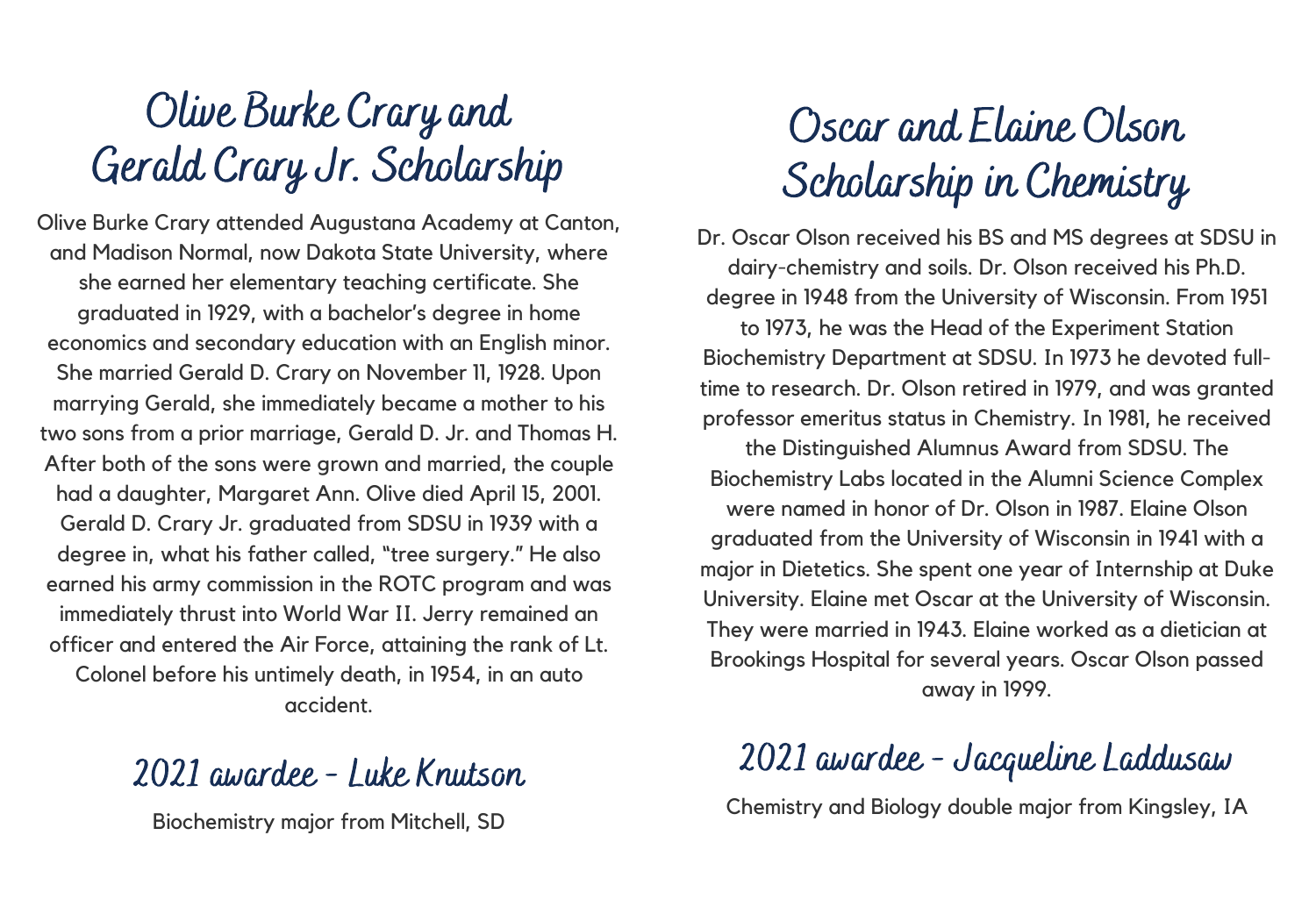### Patrick Moriarty Memorial Scholarship in Biology

Although he may have passed away at the young age of 63, he lived a life full of adventure. While battling leukemia as a teenager, Patrick promised God that if he was healed, he would take advantage of every single moment of every single day to do God's work, and he did just that. Patrick attended SDSU majoring in animal science on the pre-vet path. He obtained his Doctorate of Veterinary Medicine in 1980. With encouragement from his wife and family, Patrick started medical school at the age 35. He was a teacher at heart and demanded much of himself, always giving his very best in everything he did. His legacy will live on.

### 2021 awardee - Abigail Swenson

Human Biology major from Mitchell, SD

### Perry W. Williams Physics Prize

Perry Williams was born 1914 at White, South Dakota. He graduated from White High School and attended Dakota Wesleyan University in Mitchell, where he received his B.A. degree as a science majoring 1936. He then became a graduate student a laboratory instructor in physics at SDSU. In 1940, he received his M.S. degree from State. From 1941 to 1945 during World War II, he served the U.S. Army, which included a tour of duty in Europe. Following the end of the war, he returned to teaching at SDSU, joining the Physics Department. Professor Williams taught the General Physics course for engineering and science majors. He also designed many of the laboratory experiments still used in physics courses. Professor William retired in 1979. Perry Williams died November 3, 2000.

#### 2021 awardee - Adam Wood

Physics major from Berthoud, CO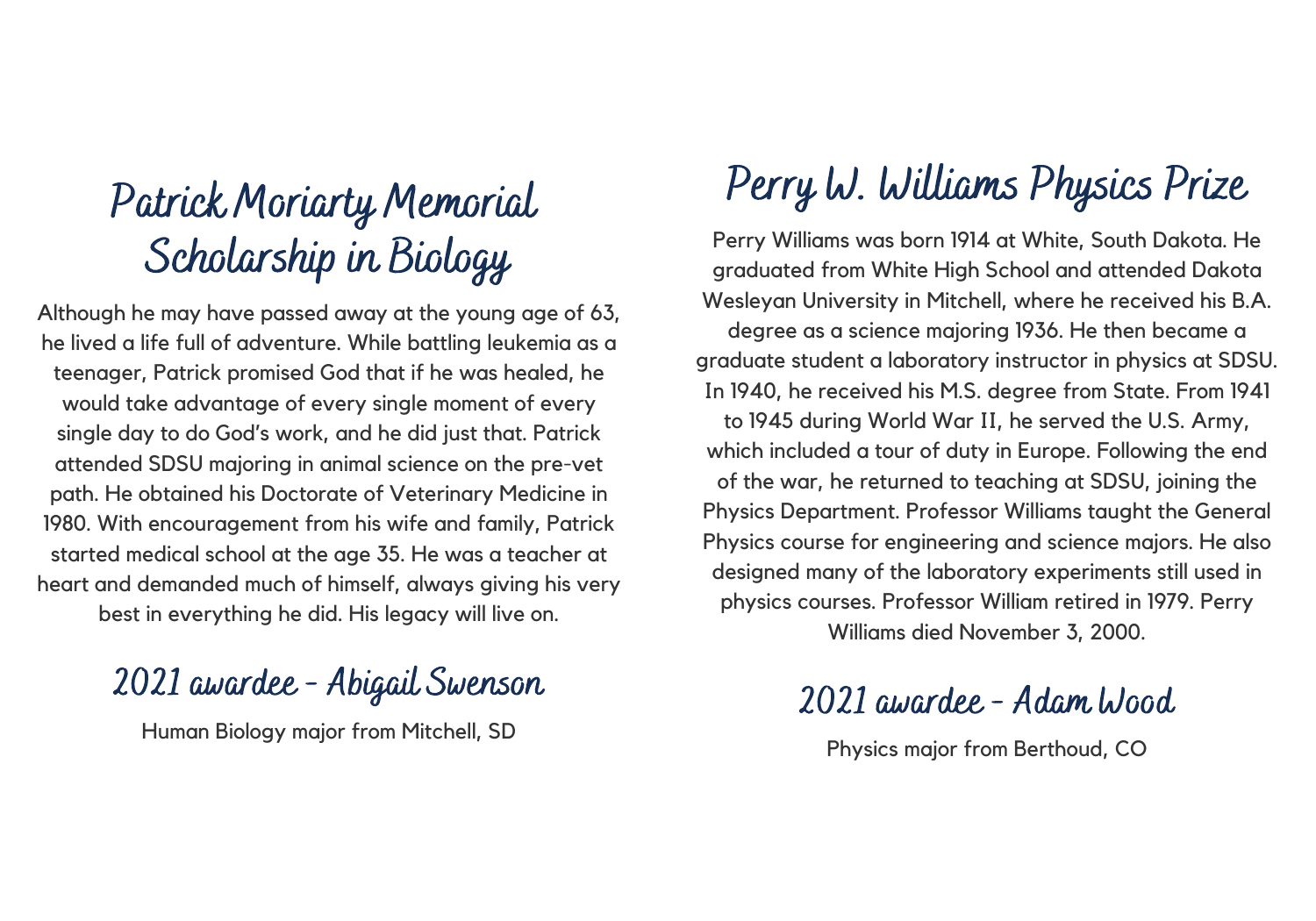### Raymond J. and Magnhild T. Greb Scholarship

The Drs. Raymond and Magnhild Greb Scholarship was established by family and friends of the Grebs. Dr. Raymond was born in 1899 in Nowy Sacz, Poland. He attended Shippensburg College where he received a BS degree. He went on to receive a Masters degree and a Ph.D. in genetics from the University of Pittsburgh. Dr. Magnhild Greb was born in 1903 in Sisseton, SD. She received her BS degree from USD and then attended the University of Chicago where she received a Masters degree in genetics. For her Ph.D. she went to the University of Pittsburgh where she met Raymond. They moved to Huron, SD in 1936. Both taught at Huron College until 1946 when they moved to Brookings. Raymond taught in the zoology department at SDSU until his retirement in 1968. Magnhild taught in the chemistry department at SDSU until her retirement in 1969. She became a professor emeritus and continued to teach summer school until 1973.

#### 2021 awardee - Michael Steinlicht

Food Science major from Arcadia, WI

### Reinhart Memorial Scholarship

The Reinhart Memorial Scholarship is named for Raymond E. Reinhart, who was a member of the Physics Department from 1934 until his death in 1947. The scholarship was established by Gene Amdahl, one of his students who has enjoyed a successful career in industry. Gene Amdahl was raised in Flandreau, South Dakota. He graduated from SDSU in 1948 with a degree in engineering physics. Amdahl was the chief designer of the IBM 704 and IBM 360 mainframe computers. He started the Amdahl Corporation in Sunnyvale, California, and later formed the Trilogy, Ltd. computer firm. He later became CEO of Modular Power Corp., then CEO and president of Andor Systems, Inc. Helen Tschurr was born in 1910, at Goltry, Oklahoma. She graduated from high school in Enid, Oklahoma. Tschurr later moved to California where she completed a business education degree and pursued a business career in Bakersfield.

#### 2021 awardee - Gavin Baker

Physics major from Underwood, IA

2021 awardee - Elizabethann Cook

Physics major from Woodlake, CA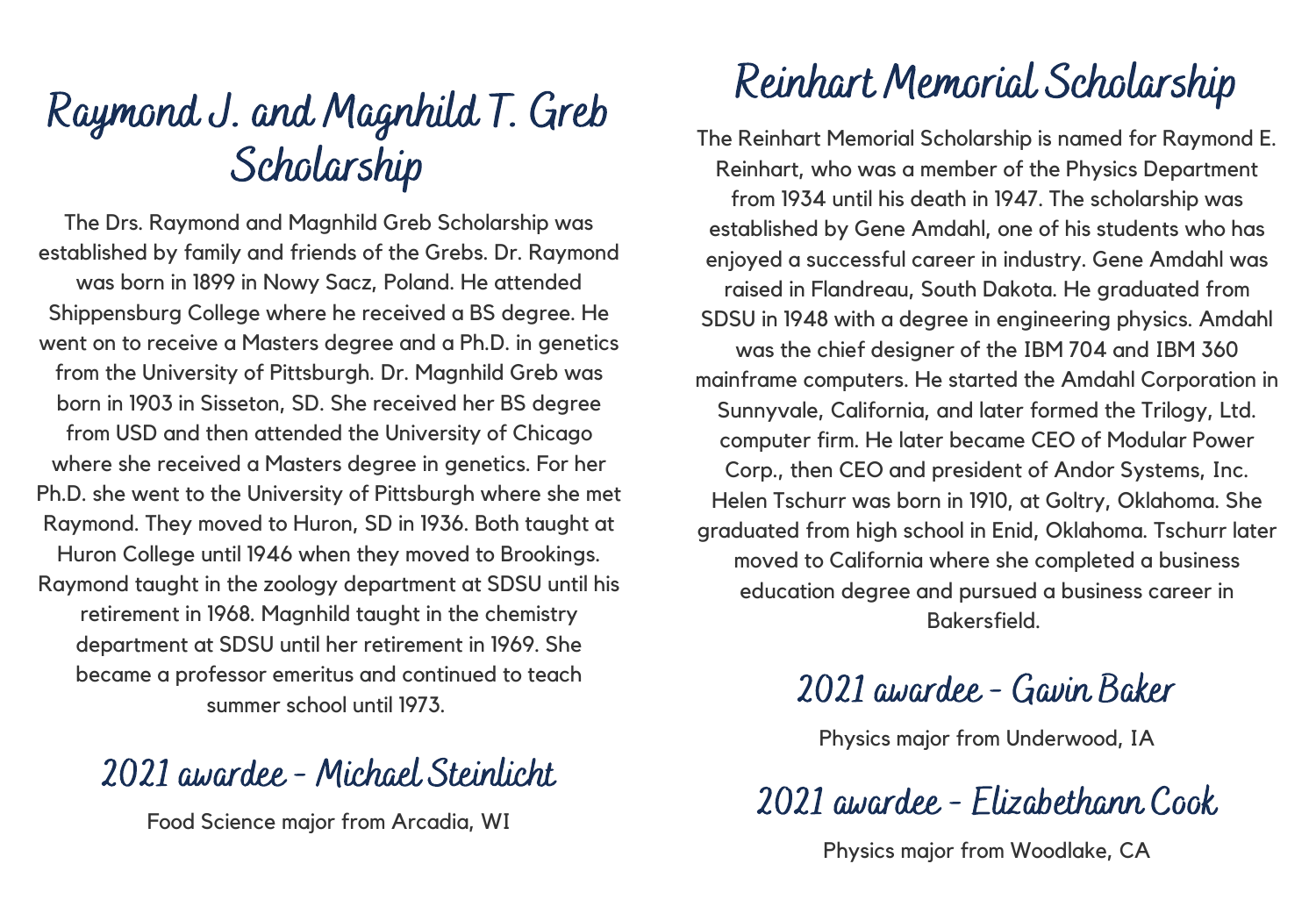### Richard and Janice Vetter Endowed Scholarship

Richard J. Vetter graduated from Castlewood High School before he received his B.S. and M.S. degrees in Biology from SDSU and his Ph.D. in Health Physics from Purdue University. He is board certified by the American Board of Health Physics and the American Board of Medical Physics. Richard served on the faculty of Purdue University from 1970 to 1980 and worked at Mayo Clinic from 1980 to 2010 as the Radiation Safety Officer for Mayo Clinic, Professor of Biophysics in the Mayo Medical School, and Director of Safety for Mayo Foundation. Richard is past Editor-in-Chief of the international journal Health Physics, past president of the Health Physics Society and past president of the American Academy of Health Physics. He is a past member of the Science Advisory Board of the U.S. Environmental Protection Agency and National Academies Nuclear and Radiation Studies Board, past vice-chair of the Advisory Committee for Medical Use of Isotopes of the U.S. Nuclear Regulatory Commission, and past member of the board of directors of the National Council on Radiation Protection and Measurements. He is married and has two children. His favorite hobby is fly-fishing.

#### 2021 awardee - Hannah Cooper

Microbiology major from North Sioux City, SD

### Richard L. Deming, M.D. Scholarship

Richard L. Deming MD ('76 Chemistry) is Medical Director of Mercy Cancer Center in Des Moines, Iowa. Dr. Deming earned his medical degree at Creighton University School of Medicine. While serving ten years as a physician for the United States Navy, Dr. Deming trained as a navy scuba diver and served as Under Sea Medical Officer for the Navy's Explosive Ordinance Disposal Group in Pearl Harbor, Hawaii. Dr. Deming completed his residency in radiation oncology at the University of California-San Francisco. He served on the staff at the National Cancer Institute and the National Naval Medical Center in Bethesda, Maryland. Dr. Deming is an avid adventurer. He enjoys running, cycling, swimming, triathlons, skiing, hiking and mountain climbing. In April 2011 he led a group of 14 cancer survivors on a trek to Mount Everest Base Camp and in January 2012 he took 19 cancer survivors to the summit of Mt. Kilimanjaro. Dr. Deming is pleased to support students at SDSU and encourages them to "Go Above & Beyond" in life as well as their academic pursuits.

#### 2021 awardee - Brandon Schuldt

Chemistry and Biochemistry double major from Watertown, SD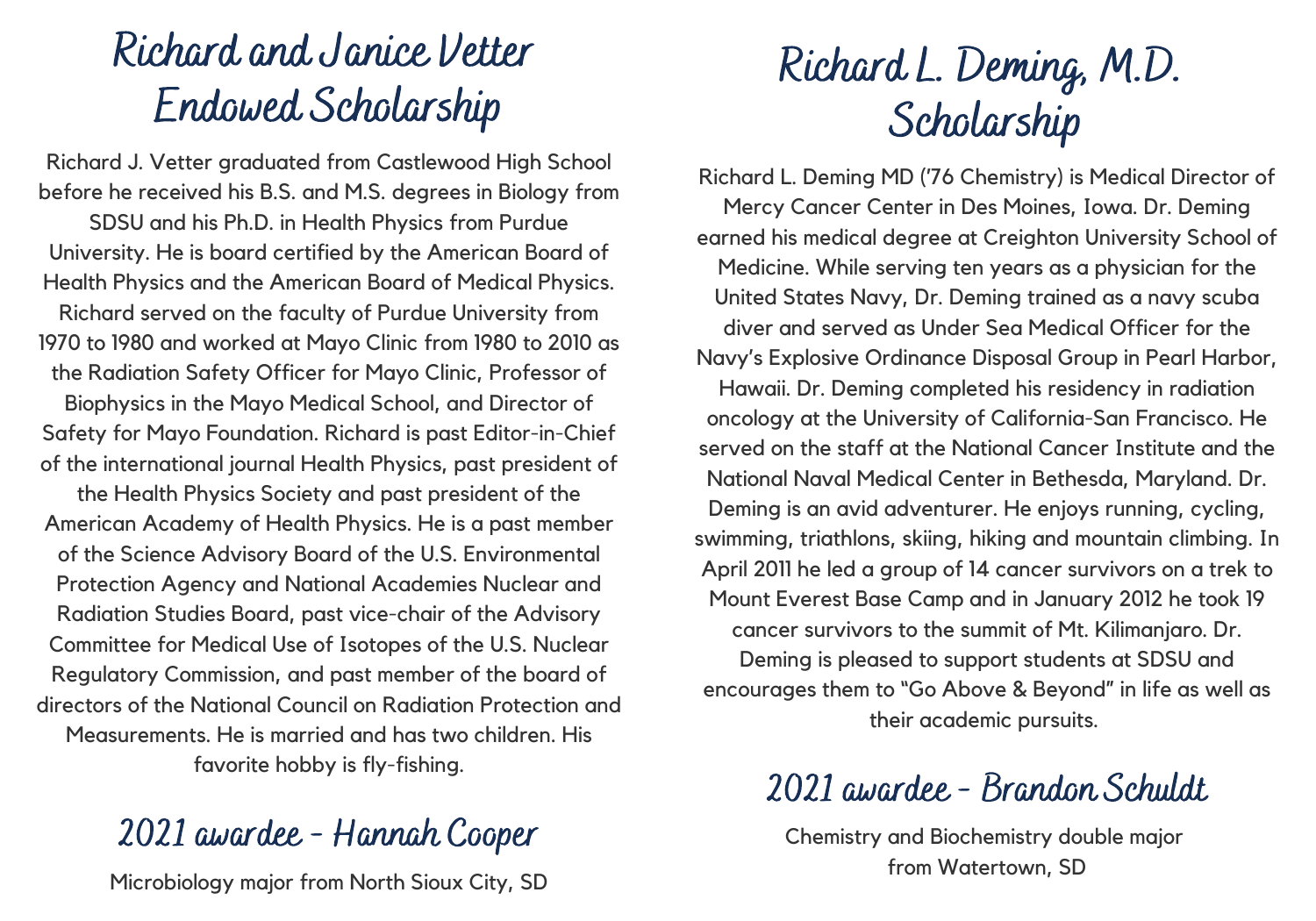### Robert H. and Alverda M. Lynch Scholarship

The Robert and Alverda Lynch Scholarship was established by Mrs. Robert (Alverda) Lynch in remembrance of Dr. Lynch. Robert Lynch, born in 1925, received his B.A. and M.S. degrees in Physics from the University of Iowa. Mr. Lynch served in the U.S. Army, and following his discharge taught at the University of Northern Illinois. He later received his Ph.D. from Oklahoma University and in 1966 moved to Brookings, where he served as assistant professor in the Physics Department. Dr. Lynch was a member of various professional organizations and was very interested in classical music. He died June 28, 1986. Mrs. Lynch passed away in 1992.

#### 2021 awardee - Zachary Lehmann

Physics and Biochemistry double major from Sioux Falls, SD

# Robert Pengra Scholarship in Microbiology

Robert M. Pengra (Bob) was born January 20, 1926, in Rapid City. After living his earliest years in Buffalo Gap, he moved with his family to Rapid City where he attended school. After graduating in 1944 he entered the Navy, serving as a signalman in the Pacific. Leaving the Navy in 1946, he attended South Dakota State University. Bob completed BS and MS degrees in Bacteriology and Chemistry at South Dakota State University in 1951 and 1954. During school Bob worked at Montieth Welding and Station Biochemistry. He moved to the University of Wisconsin, where his graduate studies of biological nitrogen fixation were conducted in the laboratory of Dr. Perry Wilson. After obtaining his Ph.D. in Bacteriology and Biochemistry in 1959, Bob returned to South Dakota State University as Assistant

Professor of Bacteriology and was duly promoted to Associate Professor in 1962, and Professor in 1967. In 1966 - 67, he took a research sabbatical leave at Cornell University in Ithaca, NY where the family lived for a year. While at Cornell he continued his studies of biological nitrogen fixation in the laboratory of Dr. Martin Alexander.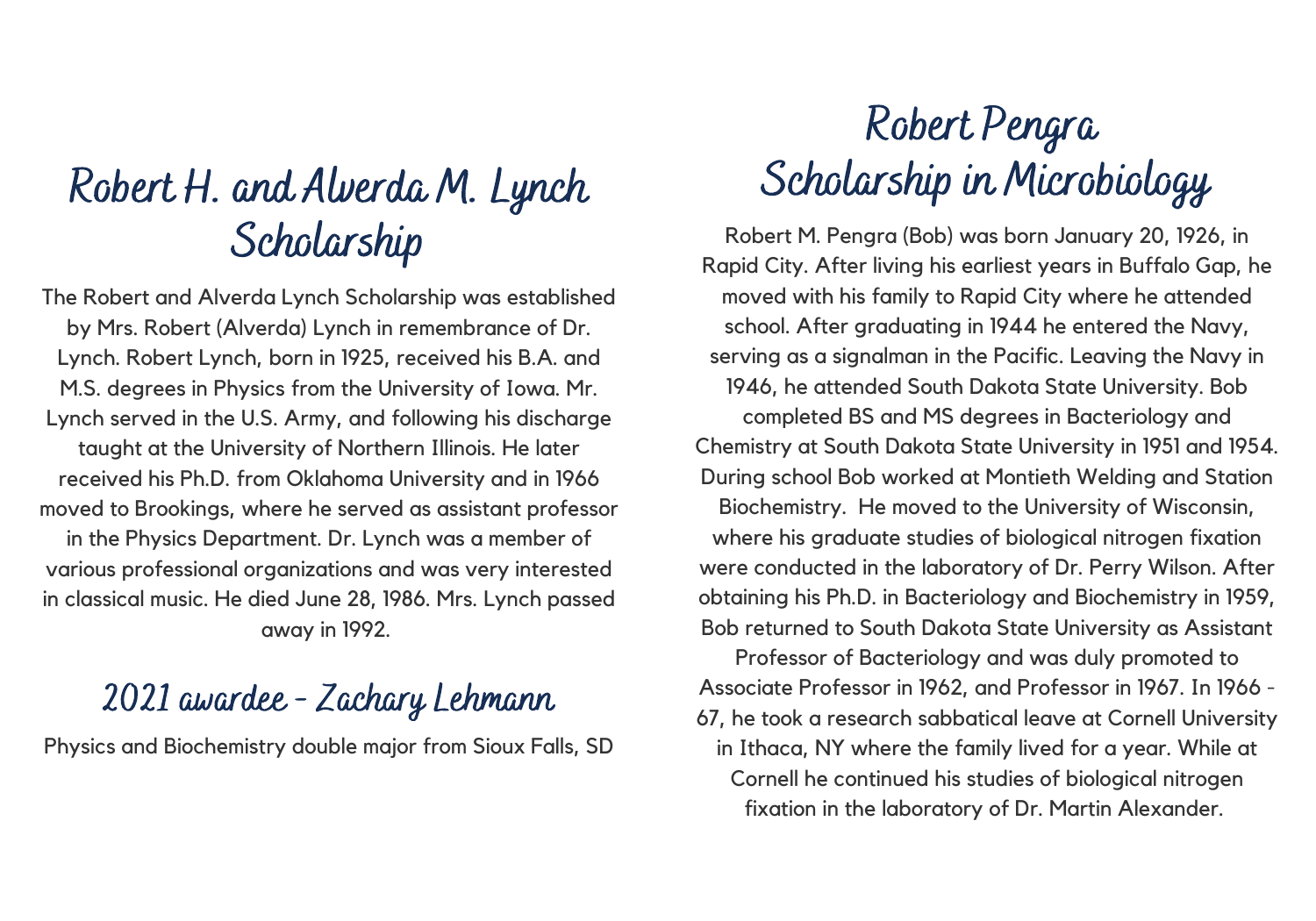Bob taught Microbiology at SDSU from 1957 - 1991, retiring as the Head of the Bacteriology Department. Bob had a passion for teaching and mentoring his many students and graduate students. His enthusiasm for teaching was immediately apparent in the classroom and his love for microbiology was passed on to his students along with a great sense of confidence and ethics. He ran an active research program and advised many MS students who went on to successful careers throughout the country. Upon retirement he was granted Emeritus status. Bob enjoyed playing the violin and singing in barbershop quartets. He was a member of the Top Hats Band for several years. Bob carried his love of teaching into retirement by serving as a Golden Mentor volunteer to elementary school classes in Brookings and in Fruita, Colorado. Bob lived with his wife in Fruita, Colorado until his death on March 7, 2013.

#### 2021 awardee - Jackson Kunz

Microbiology major from Eureka, SD

### Royce and Ruth Emerick Scholarship

The Royce and Ruth Emerick Scholarship in Biochemistry and Chemistry at SDSU was established by Royce Emerick in recognition of his 39 years of biochemistry research at SDSU and to honor his late wife Ruth and their life together. Royce Emerick was raised in the "Dirty 30s and depression era" on a farm in Oklahoma and learned the benefit of hard work, saving as much as you can and investing wisely. Following his degree from Oklahoma State University, Royce pursued his advanced degrees in biochemistry at University of Wisconsin, Madison. At a dance, he met his future wife, Ruth Kaun, who had trained as a teacher. While Royce said he had never been big on dances, that dance was all he needed. Upon receiving his degree and a job offer from Dr. Oscar Olson, Royce committed his professional career to research at South Dakota State University. A firm believer in the value and importance of education, Royce is also a firm believer in the importance of hard work. Equally an academic and a farmer, Royce is pleased to honor the University and students of South Dakota State University with this scholarship.

2021 awardee - Jenna Blogg

Biochemistry major from Sioux Falls, SD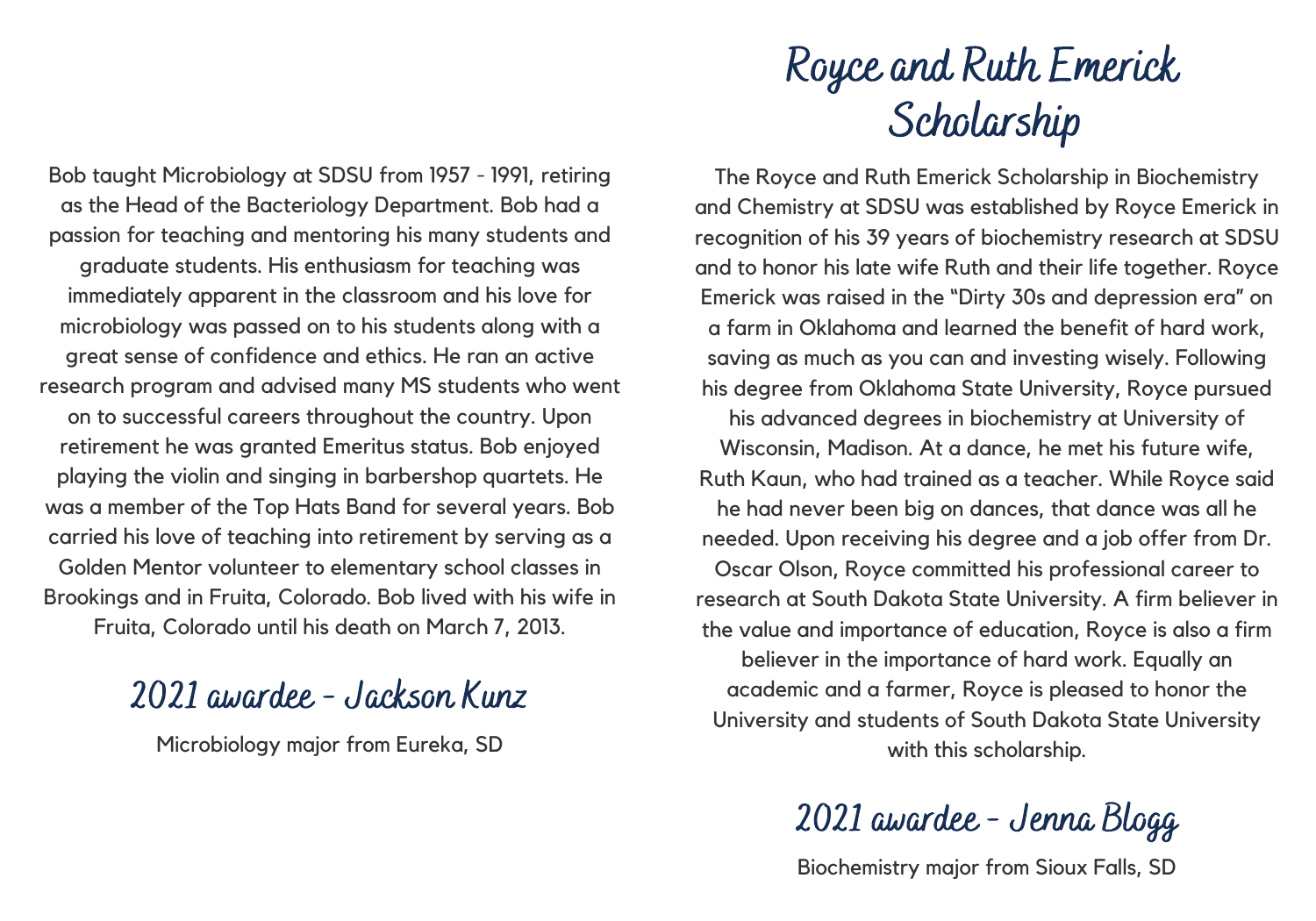# Sundet Scholarship in Biology and Microbiology

John Sundet is the former president and chief executive officer of the Sled Dogs Co. and Rollerblade, Inc., both of Minneapolis. He also has worked for Ralston Purina, Land O'Lakes, Pillsbury and Tonka Toys. John earned his bachelor's degree in economics from SDSU in 1970. He went on to earn his MBA in finance from the University of Oklahoma in 1973. While at SDSU, John was active in forensics, debate and the U.S. Army Reserve Officer Training Corps. John grew up in Brookings and his SDSU connections began with his father, Stanley, who was head of the SDSU Education Department. John's wife, Becky (Knutson), attended SDSU from 1968 to 1970. This scholarship honors John's father, Stanley Sundet, who graduated from SDSU in 1935 with a degree in Agricultural Education. Stanley Joined the SDSU staff in 1946 and directed the Agricultural Education program for 10 years and then assumed the position as the Head of the Department of Education where he served for 14 years. During his time, he was also the director of summer school and he was Director of Placement Services and Summer School from 1970 until his retirement in 1975. This area eventually evolved into the current Career & Academic Planning Center. Stanley and his wife, Myra, were also active members of the Brookings community where he served in leadership positions within many organizations. Stanley died in Brookings on Palm Sunday, 1996.

### 2021 awardee - Jadyn Perry

Biology major from Brookings, SD

### Trapp Family Scholarship in Physics

The Trapp Family Scholarship was established by Lansford Trapp, Sr., his wife, Frances, and five of their children. Lansford Sr. enrolled with the engineering department at SDSU in 1937. He enlisted in the U.S. Army Air Corps as an aviation cadet in 1940 and returned to SDSU in 1946 to receive his bachelor's degree in engineering physics in 1948. He was an assistant professor of mathematics at SDSU from 1967 until his retirement in 1983.The five Trapp children, who helped establish the endowment, are all SDSU graduates.

#### 2021 awardee - Dean Anderson

Physics major from Dell Rapids, SD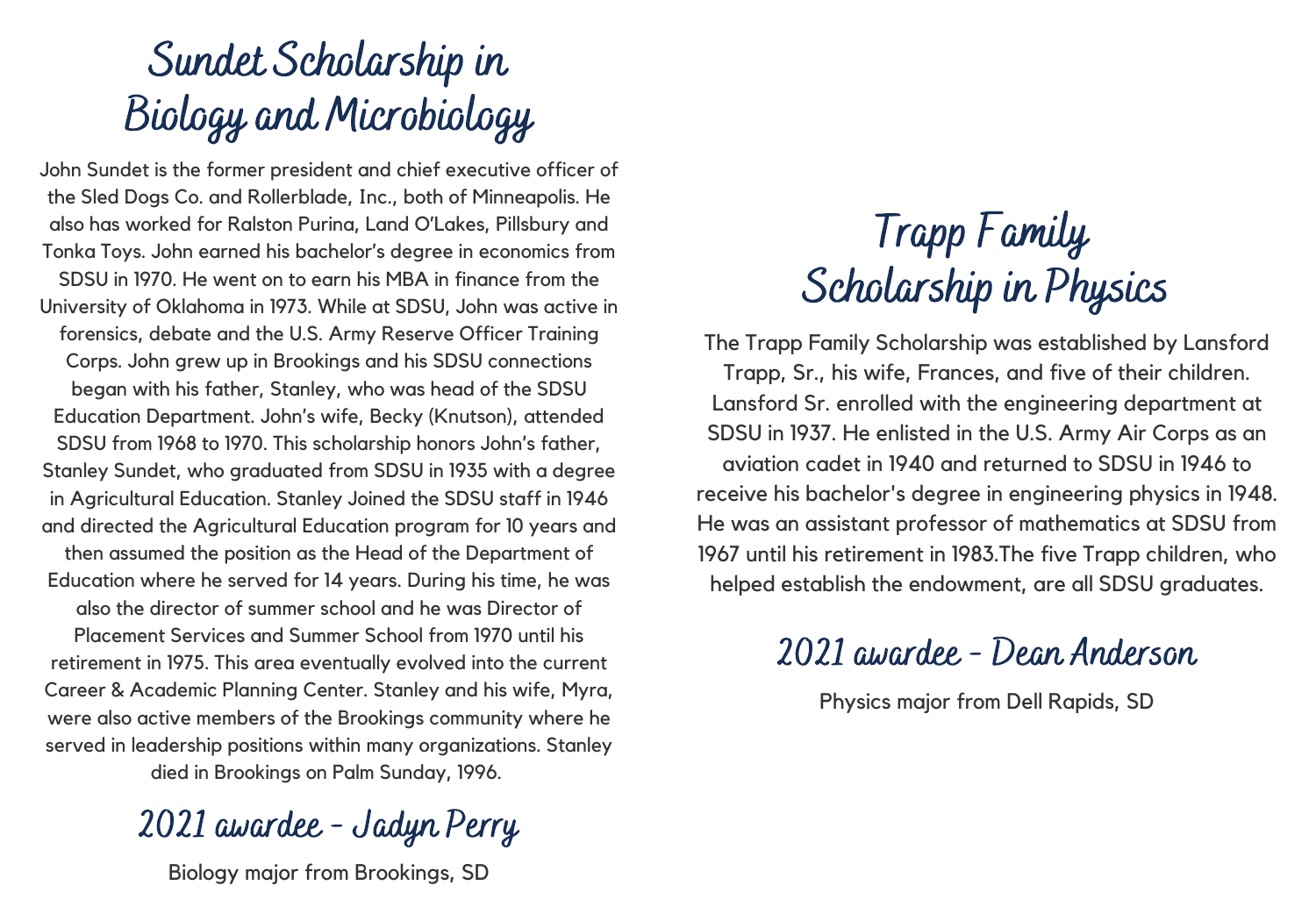### Virginia and John Edward Holtry Scholarship

Virginia Russell Holtry is a Brookings, SD native. Her father, Lloyd Russell, practiced veterinary medicine in the local area for many years assisted by his wife, Carrie. Mrs. Holtry attended SDSU for two years, and graduated from the University of Michigan with a degree in architecture. She married John Edward Holtry, a 1950 graduate in agriculture from SDSU. The Holtrys lived in Mitchell for a number of years, where Virginia was employed by an architectural firm and her husband worked in technical consulting and sales for the Dakota Seed Co. In 1970, the Holtrys moved to the Black Hills and established a recreational vehicle and motor

home dealership, which they ran successfully until Mr. Holtry's death in 1984. Virginia has traveled to most parts of the world in her leisure time. These experiences contributed to her interest in geography and the influences of man and nature on the land and climate around the globe.

#### 2021 awardee - Madison De Jarlais

Geography major from Shakopee, MN

#### 2021 awardee - Cole Hansen

Community & Regional Planning major from Harrisburg, SD

#### 2021 awardee - Mason Weidenbach

Community & Regional Planning major from Sioux Falls, SD

### 2021 awardee - Marie McLaughlin

Geography major from Sioux Falls, SD

### 2021 awardee - Evan Traxler

Geographic Information Sciences and Geography double major from Le Center, MN

### 2021 awardee - Elijah Myers

Geographic Information Sciences and Geography double major from Anton, CO

### 2021 awardee - Riley Jacobsen

Geographic Information Sciences and Geography double major from Brookings, SD

### 2021 awardee - Reid Dettbarn

Geographic Information Sciences and Geography double major from Underwood, IA

### 2021 awardee - Adam Martin

Community & Regional Planning major from Brookings, SD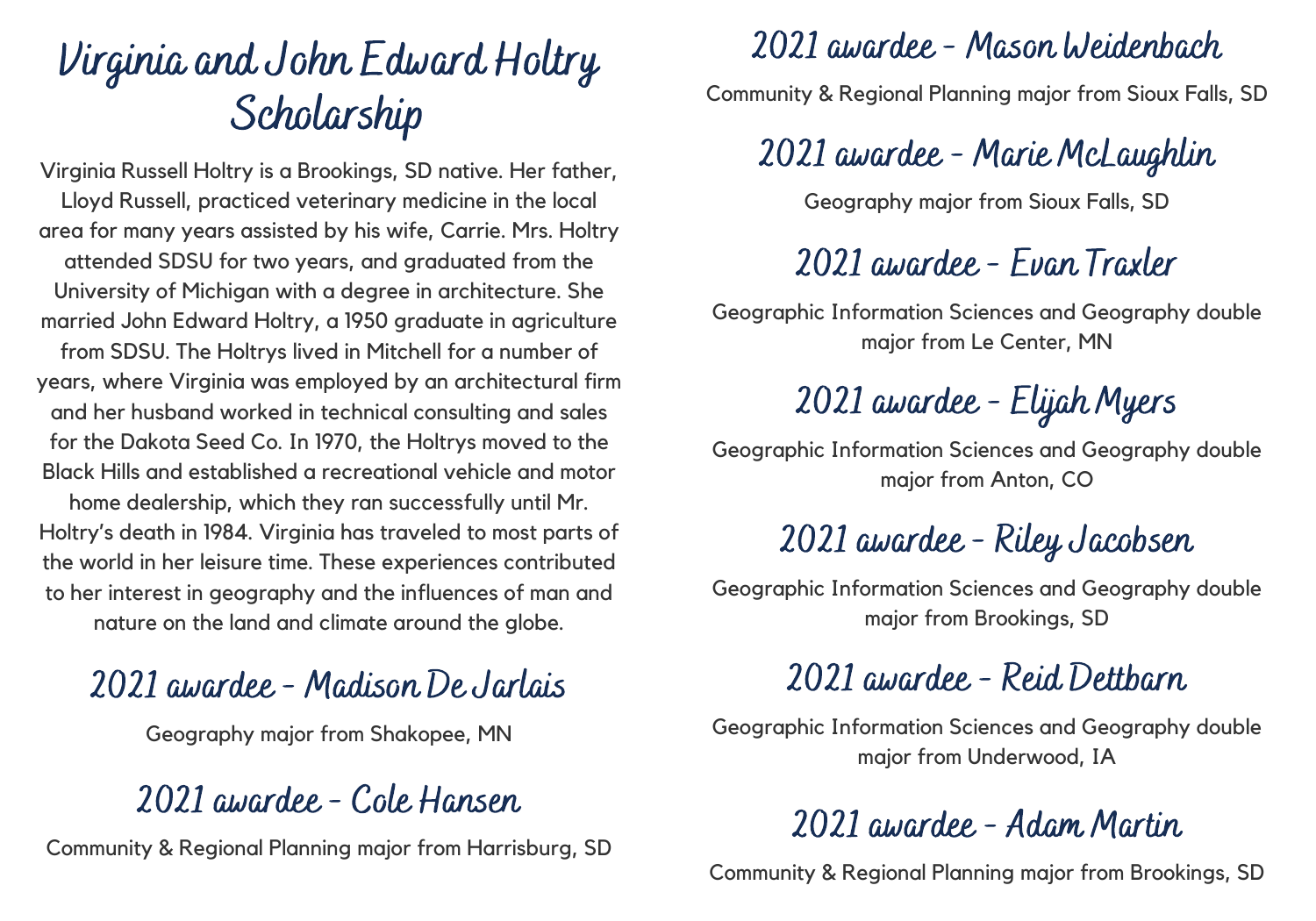### Waldemar Sippel Memorial Scholarship in Physics

Waldemar Gamaliel Sippel was born February 14, 1925 in Ruff, Washington to parents Reverend John Christoph and Linda A.O. (Sumnicht) Sippel. He died June 19, 2010 at his home in Beresford, South Dakota at the age of 85 years. He graduated from high school at the age of 16 in Revillo, South Dakota. He immediately began studies at the University of South Dakota but these were interrupted so he could serve in the US Army as a medic during WWII. He was stationed at a hospital in India. After his military service, Wally returned to South Dakota to resume his studies. He received a Bachelors and Masters Degree from the University of South Dakota. Wally taught at the University of South Dakota after his marriage to Marjorie Anne Nelson on August 19, 1949. Wally then became an assistant professor, teaching both physics and astronomy at South Dakota State University. Brookings was home for Wally and Marge until their retirement. In 1992, they moved to Beresford. Wally was an active member of the Beresford Lions Club, Beresford Senior Citizens and Beresford Emmanuel Lutheran Church.

#### 2021 awardee - Andrew Borchert

Computer Science and Physics double major from Sioux Fall, SD

#### 2021 awardee - Gavin Baker

Physics major from Underwood, IA

### Webster Klug Scholarship in Chemistry

The Webster-Klug Scholarship was established by former students, friends, and associates of Dr. Victor Webster and Dr. Harlan Klug, chemistry faculty members at SDSU upon their retirements in 1974. Dr. Webster graduated from Iowa State University and joined the Chemistry Department at SDSU in 1936. He served as Department Head from 1944 until 1974. Dr. Klug is a graduate of SDSU, USD, and the University of Wisconsin. He was a member of the Chemistry faculty at SDSU from 1947 until 1974. Dr. Klug passed away in 1999. Dr. Webster passed away in 2001.

#### 2021 awardee - Jacqueline Laddusaw

Chemistry and Biology double major from Kingsley, IA